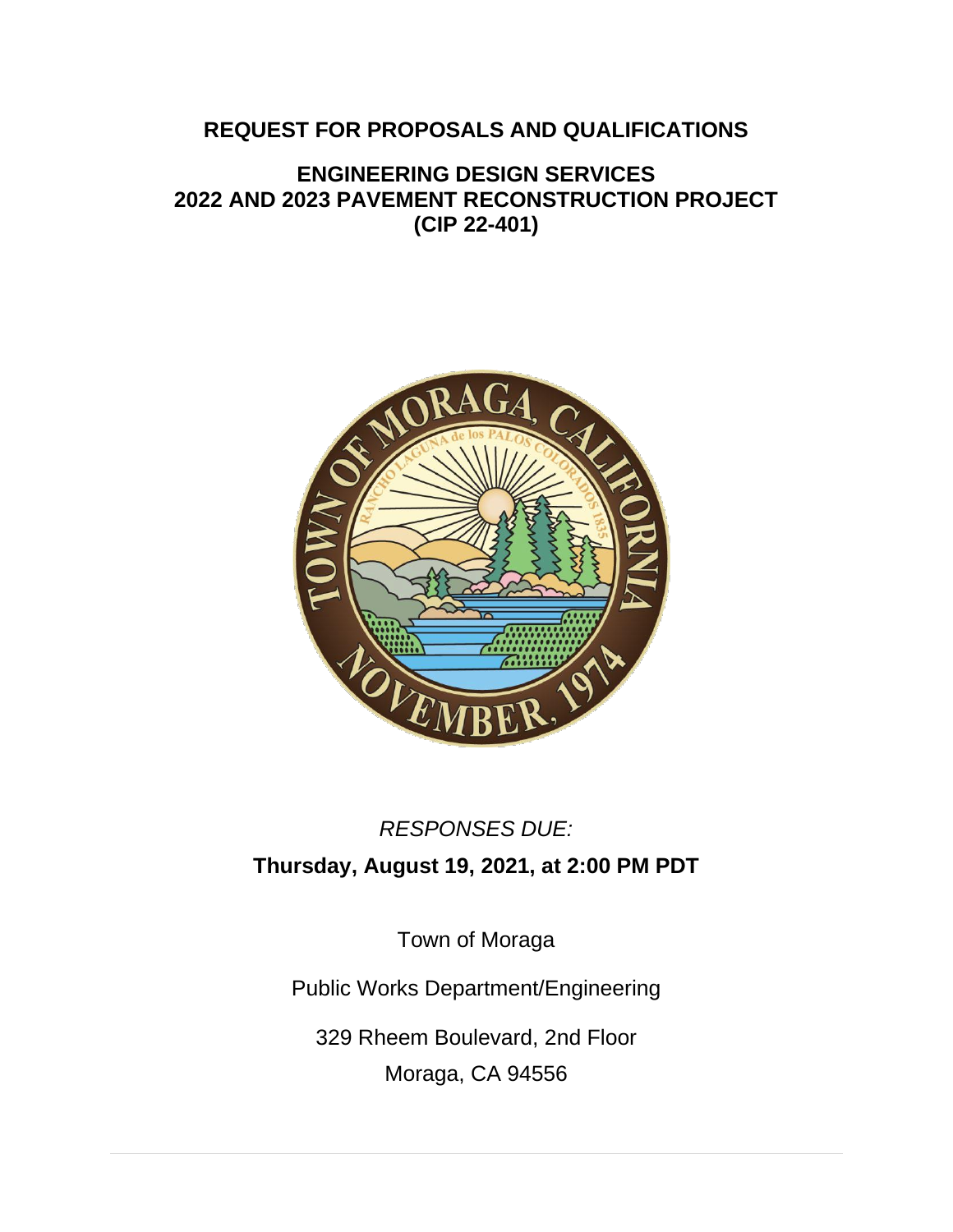# **TABLE OF CONTENTS**

### **Attachments:**

- A StreetSaver Street PCI List
- B Map for Mandatory Site Walk meeting location
- C Sample Consultant Services Agreement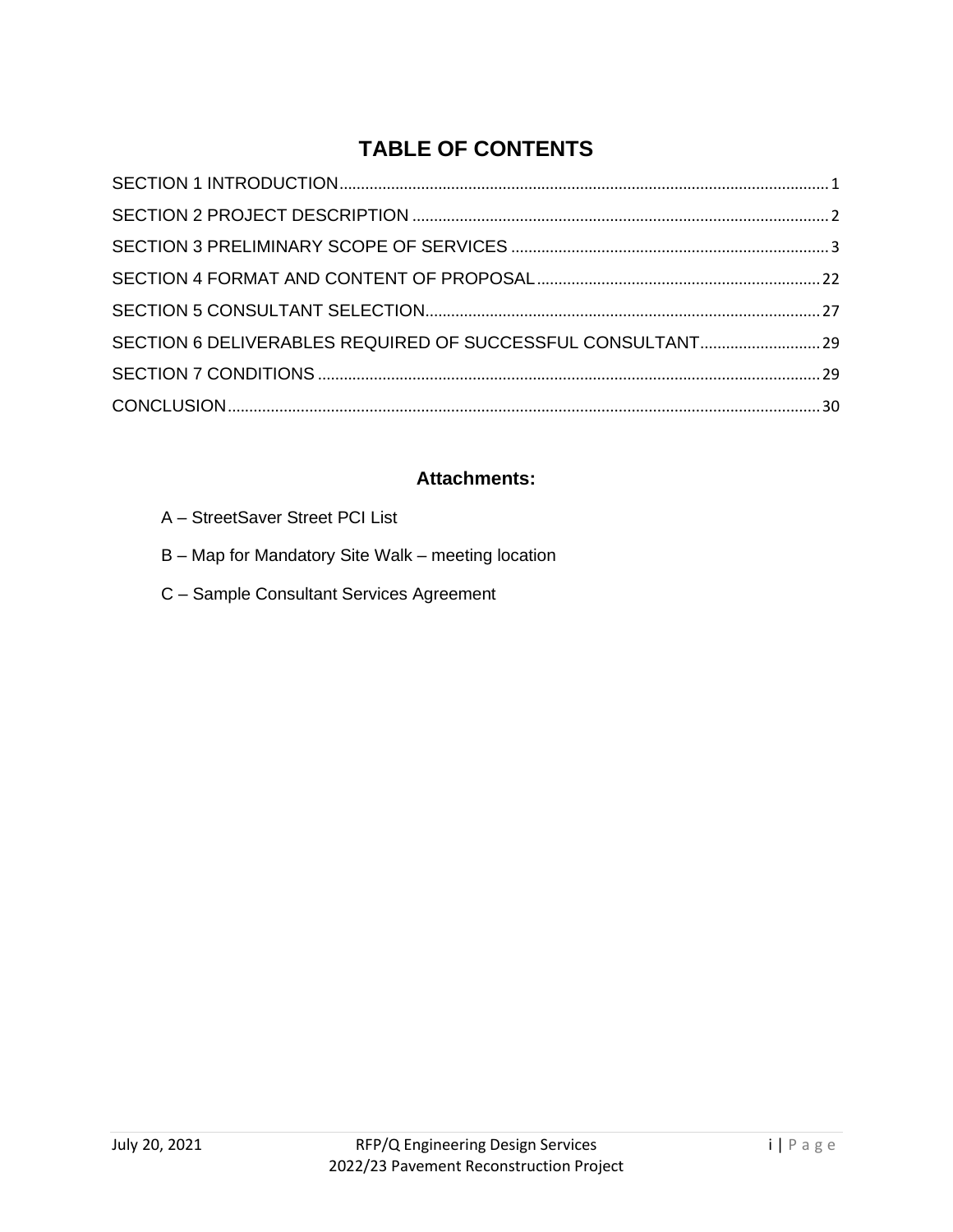## **TOWN OF MORAGA REQUEST FOR PROPOSALS AND QUALIFICATIONS ENGINEERING DESIGN SERVICES 2022 AND 2023 PAVEMENT RECONSTRUCTION PROJECT (CIP 22-401)**

## <span id="page-2-0"></span>SECTION 1 INTRODUCTION

Notice is hereby given that the Town of Moraga (Town) solicits technical proposals and associated qualifications (RFP/Q) for engineering design services for the 2022 and 2023 Pavement Reconstruction Projects. The Town is seeking to retain a consultant or team of consultants (Consultant) to deliver a multi-year pavement reconstruction project that includes: ADA improvements at intersections where existing improvements are inadequate, damaged curb & gutter replacement, full depth pavement reconstruction, striping and markings on new pavement surfaces, pavement rehabilitation, and any other ancillary work to the Project. Attachment A contains the StreetSaver Database showing the most current PCI as of late 2020.

This RFP/Q is available on the Town's website. It is the Consultant's responsibility to check the Town website to obtain any addenda and any other documentation pertinent to this RFP/Q that may be issued. Attendance of a least one site walk is mandatory for any prime consultant seeking to submit a proposal and wishing to be considered. Failure to attend any of the two site walks will be deemed non-responsive. The Town will hold two opportunities for Consultants to attend a mandatory site walk:

- Site Walk (1<sup>st</sup> opportunity) Tuesday, August 3, 2021, at 10:00 AM PDT
- Site Walk (2<sup>nd</sup> opportunity) Wednesday, August 4, 2021, at 2:00 PM PDT

Site Walks will be held in the field at Town Council Chamber located at 335 Rheem Boulevard, Moraga, CA (Map in Attachment B). The deadline to submit questions regarding this RFP/Q is Tuesday, August 10, 2021, by 5:00 PM PDT. The deadline to submit the technical proposals and cost proposals is **Thursday, August 19, 2021,** by **2:00 PM PDT**. Unsigned proposals or proposals signed by an individual not authorized to bind the prospective Consultant will be considered non-responsive and rejected. Proposals received after the time and date specified above will be considered nonresponsive and will be returned to the Consultant. Proposals shall be submitted in the format described in the Format and Content for Proposal section of this RFP/Q to:

Sharon Chan, Assistant Engineer Town of Moraga Engineering Division (2nd Floor) 329 Rheem Boulevard Moraga, California 94556. (925) 888-7028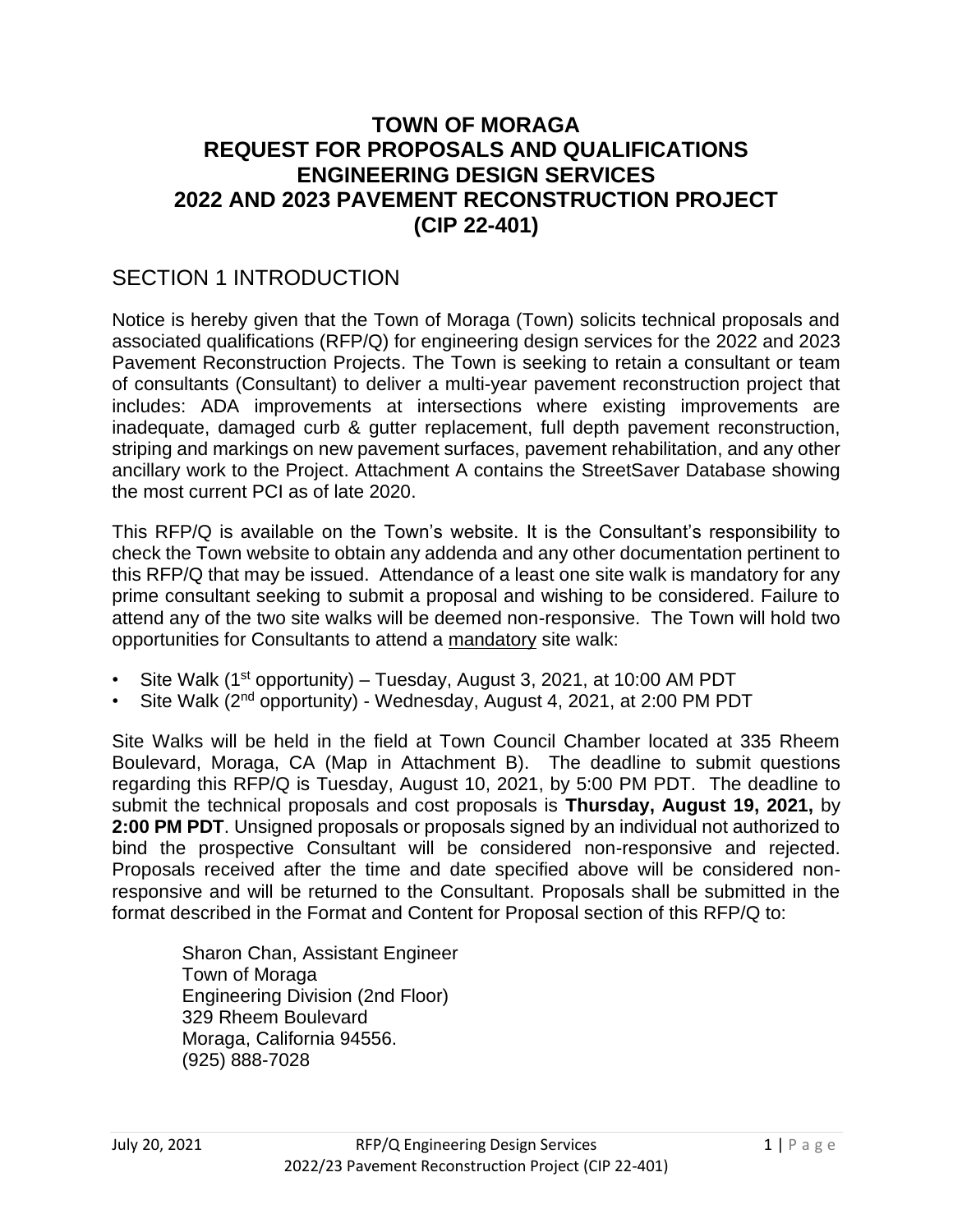## <span id="page-3-0"></span>SECTION 2 PROJECT DESCRIPTION

The Town of Moraga is a small suburban, semi-rural community of 17,416 located in Contra Costa County, California. It is nestled between Oakland and Walnut Creek, in the East Bay region of the greater San Francisco Bay Area. The Town is responsible for the maintenance and repair of 55.95 centerline miles of paved public streets, which includes 13.8 miles of arterial, 15.8 miles of collector, and 26.3 miles of residential streets.

Moraga's 2022 and 2023 Paving Reconstruction Project is proposed to implement the Town's annual Pavement Management Program over two consecutive years. The Town's goal is to rehabilitate all streets with a PCI 0f 50 or less by 2024.

It is the intent of this RFP/Q to obtain proposals and cost proposals for a Project consisting of two phases of construction. It is anticipated that the Town will execute one single Contract for engineering services that encompasses both Phase 1 and Phase 2 work by September 2021.

For planning purposes, the Town has assumed a full-depth pavement reclamation treatment for all street segments included in Phase 1 and Phase 2 and has planned for a total construction contract budget for each phase of approximately \$2,245,000. The budget for the services to be provided in response to this RFP/Q was established in the 2021/22 Town of Moraga CIP at about \$240,000 for the initial contract, with an additional \$610,000 to be amended in the following fiscal year for services and \$60,000 to be amended in 2023/24 FY for construction during 2023 Phase 2.

The selected Consultant will complete the design and provide complete sets of bid documents, including plans, specifications, and estimates (PS&E), for the 2022 Pavement Reconstruction Project (Phase 1) to advertise for bids by **April 2022**. The bid package for the 2023 Pavement Reconstruction Project (Phase 2) shall be completed and ready for bid advertisement by **February 2023**.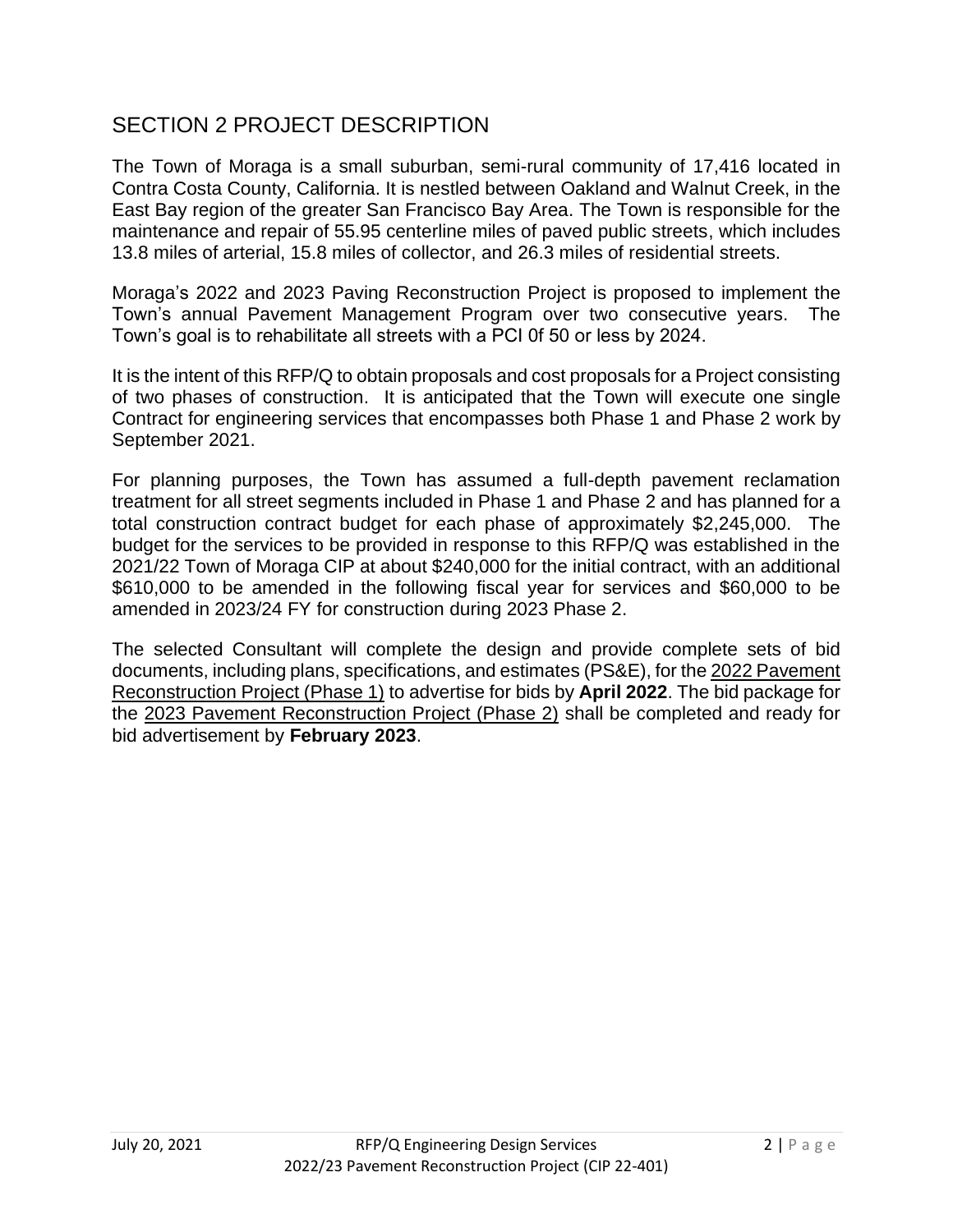## <span id="page-4-0"></span>SECTION 3 PRELIMINARY SCOPE OF SERVICES

A preliminary scope of services is described below for the engineering, design, and related services for the Phase 1 - 2022 Pavement Reconstruction Project and Phase 2 – 2023 Pavement Reconstruction Project. Proposers are encouraged to supplement/augment this preliminary scope of services as needed to deliver two complete, separate construction projects. The final scope of services will be refined during contract negotiations with the selected Consultant. The Consultant will be required to submit all electronic files generated during the course of the Project to the Town, including but not limited to design files (AutoCAD format), GIS shapefiles, and all design calculations and models prepared for the Project (Word and/or Excel format).

At a minimum, the scope of work shall include the following activities:

#### 1. Project Management

The intent of this task is for the Consultant to manage this Scope of Services such that the work is completed within the fee and schedule limitations of the Contract while ensuring all services and deliverables by the Consultant meet Town and Project requirements.

The Consultant shall perform all necessary project management activities for the design of the Project including, but not limited to, the following:

- 1. Manage Integration identify, define, combine, unify, and coordinate the processes and activities internal to the project and those external that effect the project.
- 2. Manage Scope ensure that the project includes all the work necessary to ensure successful development and completion of the project.
- 3. Manage Schedule ensure timely completion of milestones and the project as a whole.
- 4. Budget and Costs plan, estimate, budget, and control costs so that the project can be completed within the contracted budget.
- 5. Manage Quality implement activities, procedures, practices, and policies to ensure control and assurance of the quality of products and deliverables meets or exceeds client's expectations, industry standards, and contractual obligations.
- 6. Manage Resources efficiently and cost-effectively utilize human resources and equipment to optimal effect to meet or exceed other management objectives and project needs.
- 7. Manage Communications (internal and external) ensure timely and appropriate planning, collection, creation, distribution, storage, retrieval, management, control, monitoring, and the ultimate disposition of project information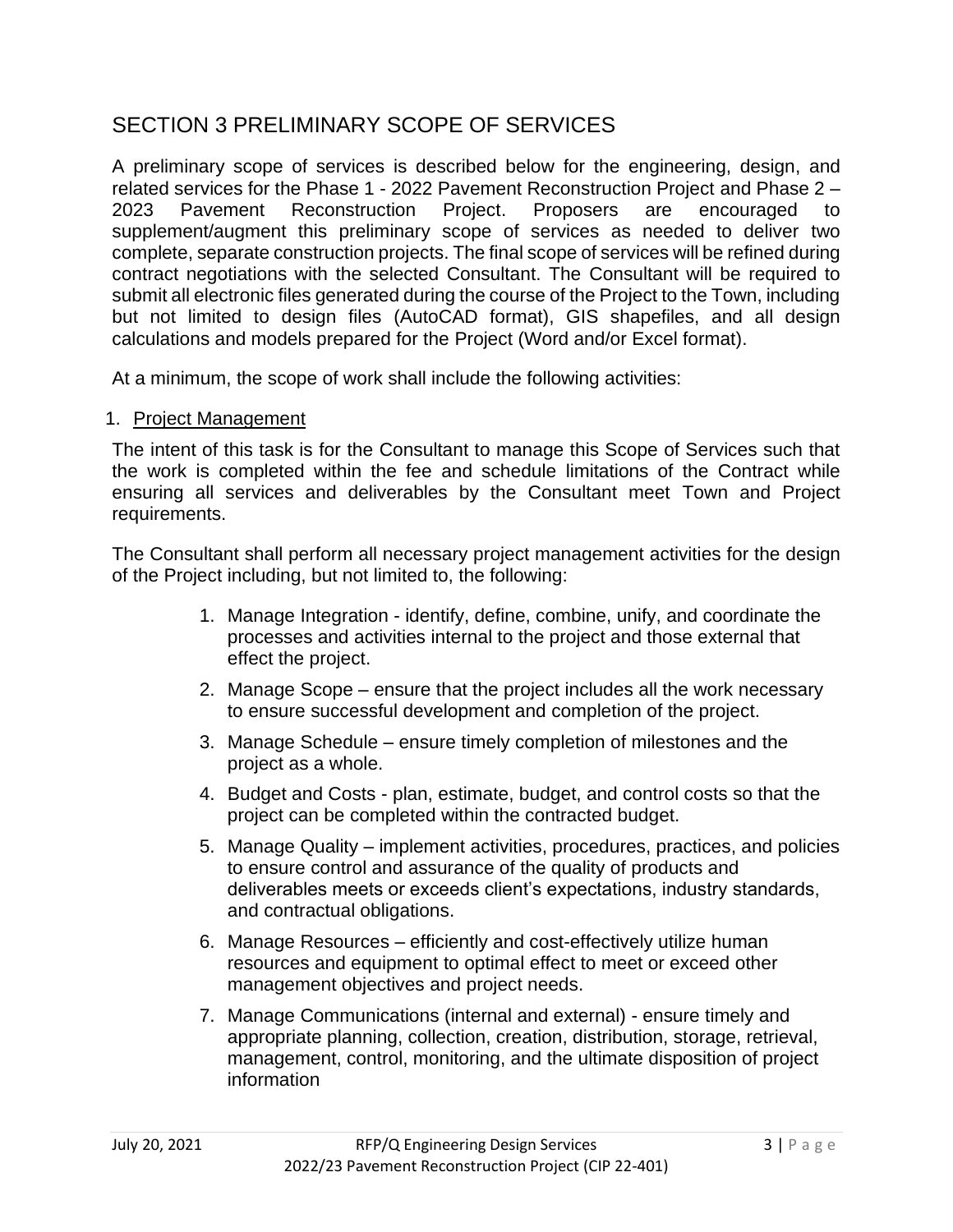- 8. Manage Risk conduct risk management planning, identification, analysis, response planning, and controlling risk, or potential for exposure to risk, to the Owner and Public on the Project.
- 9. Manage Procurement purchase or acquire products, services, or results needed to complete the Project. Processes in this area include Procurement Planning, Solicitation Planning, Solicitation, Source Selection, Contract Administration, and Contract Closeout.
- 10.Manage Stakeholder Engagement identify all key persons or organizations significantly impacted by the project, analyzing stakeholder expectations and impact on the project, and develop appropriate management strategies to effectively engage stakeholders in project decisions and execution.

The Consultant will maintain effective communications among the Town and Consultant team members, obtain Stakeholder input on work in progress, and provide a forum for consensus-building and decision-making.

The Consultant shall assist the Town with coordination and communication with appropriate regulatory or other agencies, as necessary, to execute this Scope of Services. This task includes support in drafting correspondence to external agencies related to the Consultant's Project activities.

The Consultant shall meet with the Town on a periodic basis (initial kickoff meeting and once a month at a minimum) according to a Project Communications Plan (Communication Plan) and shall provide Scope, Schedule, and Budget baselines to be tracked and updated continuously throughout both phases of the project. For each meeting and workshop, the Consultant will prepare the meeting agenda and meeting minutes and submit them for review by the Town. The Consultant will lead the meetings.

The Consultant shall hold a kickoff meeting with the Town at the start of e project. The purpose of the kickoff meeting is to introduce key Town and Consultant team members, acquaint all participants with the purpose of and expectations of the Project, describe team members' roles and responsibilities, describe Project procedures, and summarize scope and schedule.

The Consultant shall organize and lead meetings with the Town to go over and resolve all the Town's comments and edits to the Project Work Plan and Scope of Work. The Consultant and the Town shall meet periodically to discuss the status of the scope, schedule, and budget for the Project, at least once a month.

Additionally, the Consultant shall hold, organize and lead workshops with the Town to discuss PS&E development and comments at periodic phases, 30%, 60 %, 90% design development phases. The Consultant shall be responsible for gathering and documenting all comments, incorporating them into the PS&E where appropriate, and documenting where they were incorporated or justification for not including in a table.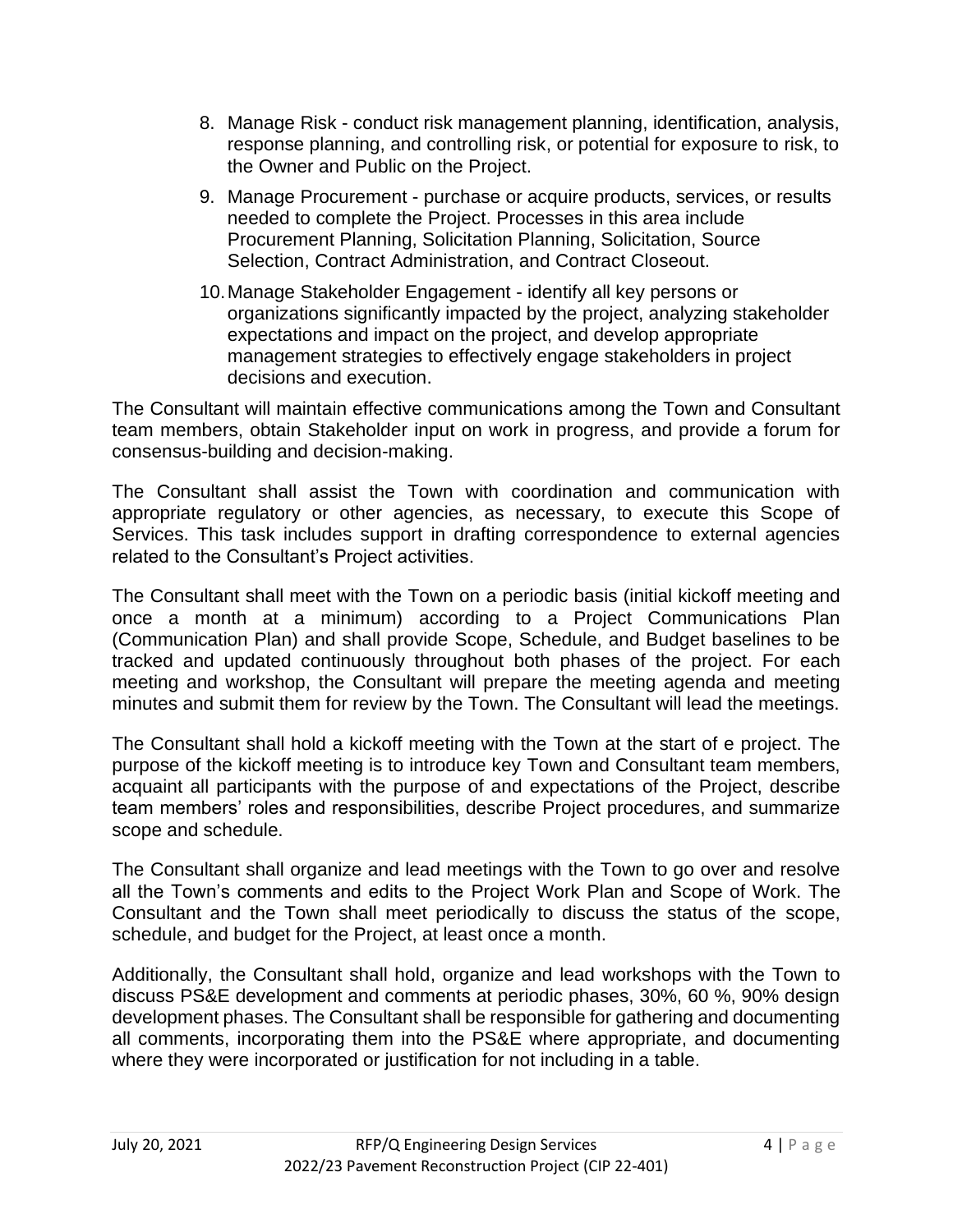The Consultant shall prepare a Project Work Plan outlining activities necessary to meet the expectations of the Town to complete the project. Project management processes shall consider all the following activities: Initiation; Planning; Executing; Monitoring & Controlling; and Closing. The Project Work Plan shall include Project objectives, a discussion of the Consultant's approach to work, a copy of the final scope of work, requirements, constraints, a detailed Project Schedule (showing major tasks and deliverables), a breakdown of the Consultant's costs for the major tasks, a list of the Consultant's team members and their roles and responsibilities, communication protocols (internal and external), document control procedures, and other administrative procedures. The Project Work Plan shall include a Project Quality Assurance and Quality Control (QA/QC) Plan documenting the Consultant's procedures to ensure the Consultant's services and deliverables meet the Town's requirements and accepted practices and standards of the Consultant's profession. The Town reserves the right to request and review the Consultant's Project documentation demonstrating its adherence with their own quality assurance procedures. The Consultant shall identify the primary contact for the Town in the Work Plan. The Town will review and provide comments on and request edits to the Project Work Plan, including details of the work required for the project. The Consultant will issue an updated Project Work Plan, including finalized task scope details, for the Town's review and approval, prior to the beginning of each task scope.

The Consultant will lead the Town's public outreach activities as related to coordination, preparation, and participation including, preparing presentation materials, attendance at meetings, preparation of newsletters, graphics, updates to the Project website, developing responses to questions, and performing other tasks as directed by the Town.

The Consultant will prepare a baseline project schedule with milestones and update regularly, at a minimum monthly, and achieve completion of the project on schedule. The Project Schedule shall show all meetings and activities to be performed, include critical paths, milestones, and activities to be performed by or dependent upon by others (externally) that will affect the schedule. The Consultant shall coordinate with external agencies and the Town to determine the timeline for those activities to be performed by others. These external activities might include agency review for various agencies approvals, Town review, Town Council approval, or processes. The project schedule shall track progress on all tasks at the subtask level. The schedule shall not incorporate labor hours or costs. Updates to the project schedule shall include an indication of the progress for each task, anticipated work during the next month, and potential changes to the project schedule or scope.

Task 1 – Deliverables:

- 1. Attend a kickoff meeting.
- 2. Regularly Coordinate and Communicate with Town.
- 3. Prepare Project Schedule (Baseline and Monthly Updates).
- 4. Prepare a Project Work Plan including QA/QC Plan (Draft, Final Draft, and Final), which describes all the consultant's project management activities outlined above,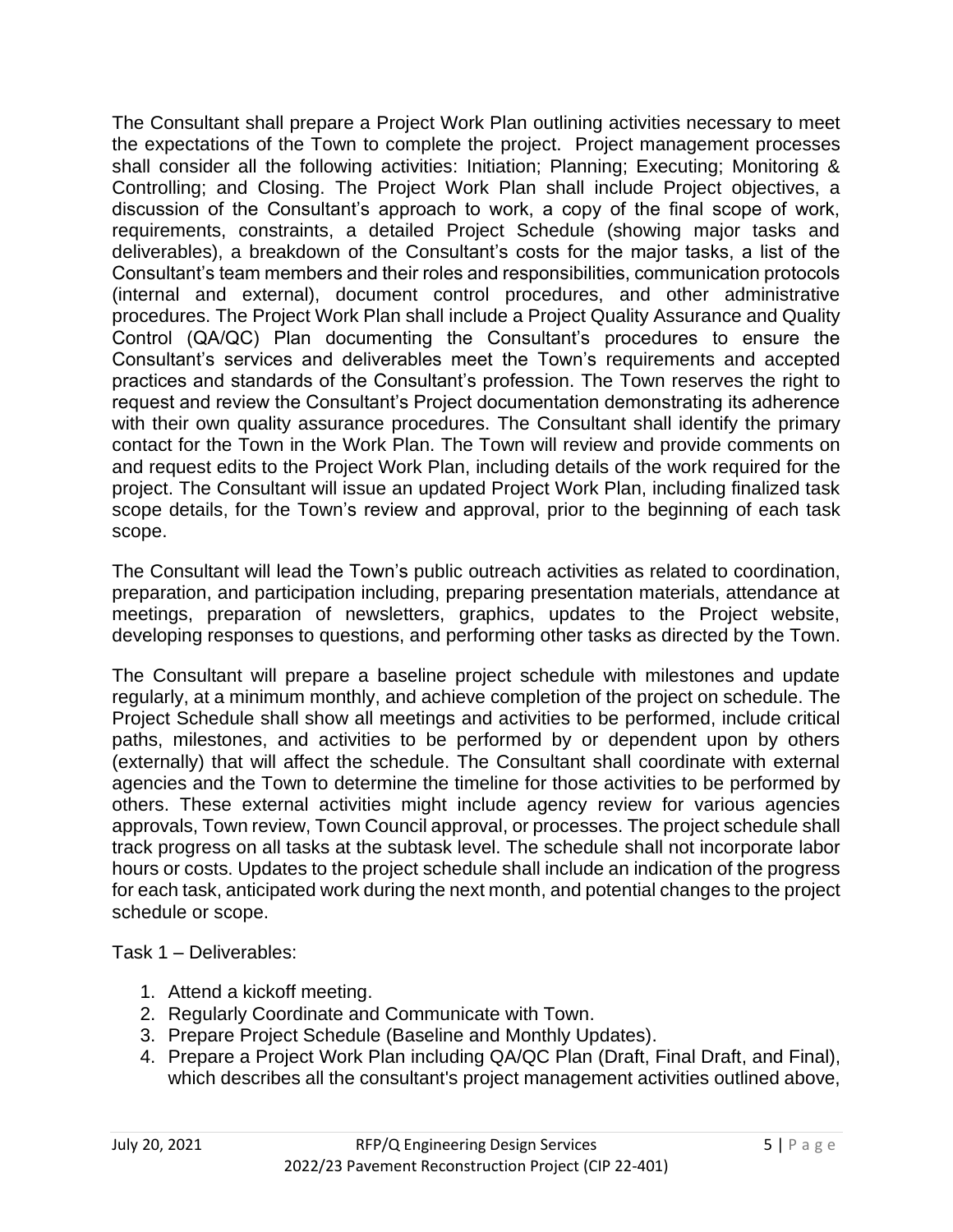the methods of implementation and product delivery, and mitigation measures to meet project objectives.

- 5. Attend regular weekly project management meetings.
- 6. Prepare look-ahead schedules and project schedule updates.
- 7. Prepare meeting agendas, minutes, and presentations.
- 8. Coordinate and communicate with external agencies, as necessary.

#### 2. Research and Data Review

The Consultant shall gather and review any available information, reports, data, as-builts, and record drawings. The Consultant shall request and gather available project related information from various available sources, including, but not limited to, the Town, East Bay Municipal Utilities District (EBMUD), Central Contra Costa Sanitation District (CCCSD), Pacific Gas and Electric Company (PG&E), Contra Costa County, and any other appropriate utilities or sources of information.

The intent of this task is to prepare research, gather, collect and review relevant data to support the basis of the Pavement Design Report, the preparation of PS&Es for Phase 1 and Phase 2 work, and the coordination with Owner, the Town, or utility company future projects and potential relocations.

As an initial task, the Consultant shall review and analyze data from the Town's Pavement Management Program (PMP), including StreetSaver, to develop an initial list of proposed street segments with a PCI of 50 or less in 2024 to be rehabilitated. These street segments will be the subject of the Consultant's Pavement Design Report which will also recommend which street segments to be included in each of the two phases. Ultimately, the Town will approve individual street segments and specific pavement rehabilitation/reconstruction treatments to be included in each phase.

The Consultant shall gather any available maps, record drawings, geotechnical reports, and other available data from utility companies and Contra Costa County or from the Town of Moraga for roads constructed under the jurisdiction of the Town of Moraga, within the Town of Moraga at the time of construction and after 1974. The intent, to the degree possible, is to accurately identify utility depths and locations, possible utility conflicts for further investigation, the structural section of pavement, right-of-way and easements, existing soils conditions underlying the pavement, and any other conditions or facilities that may impact the project design or construction.

The Consultant shall screen data gathered for conflicting facilities that may require relocation. Project areas where initial screening shows no conflicts exist or no planned project shall be included in Phase 1. Project areas where conflicts exist that require additional time for relocation shall be included in Phase II. Streets where there are planned utility projects, shall be coordinated with the respective utility companies or owners.

Task 2 – Deliverables:

1. Copies of all data requests submitted.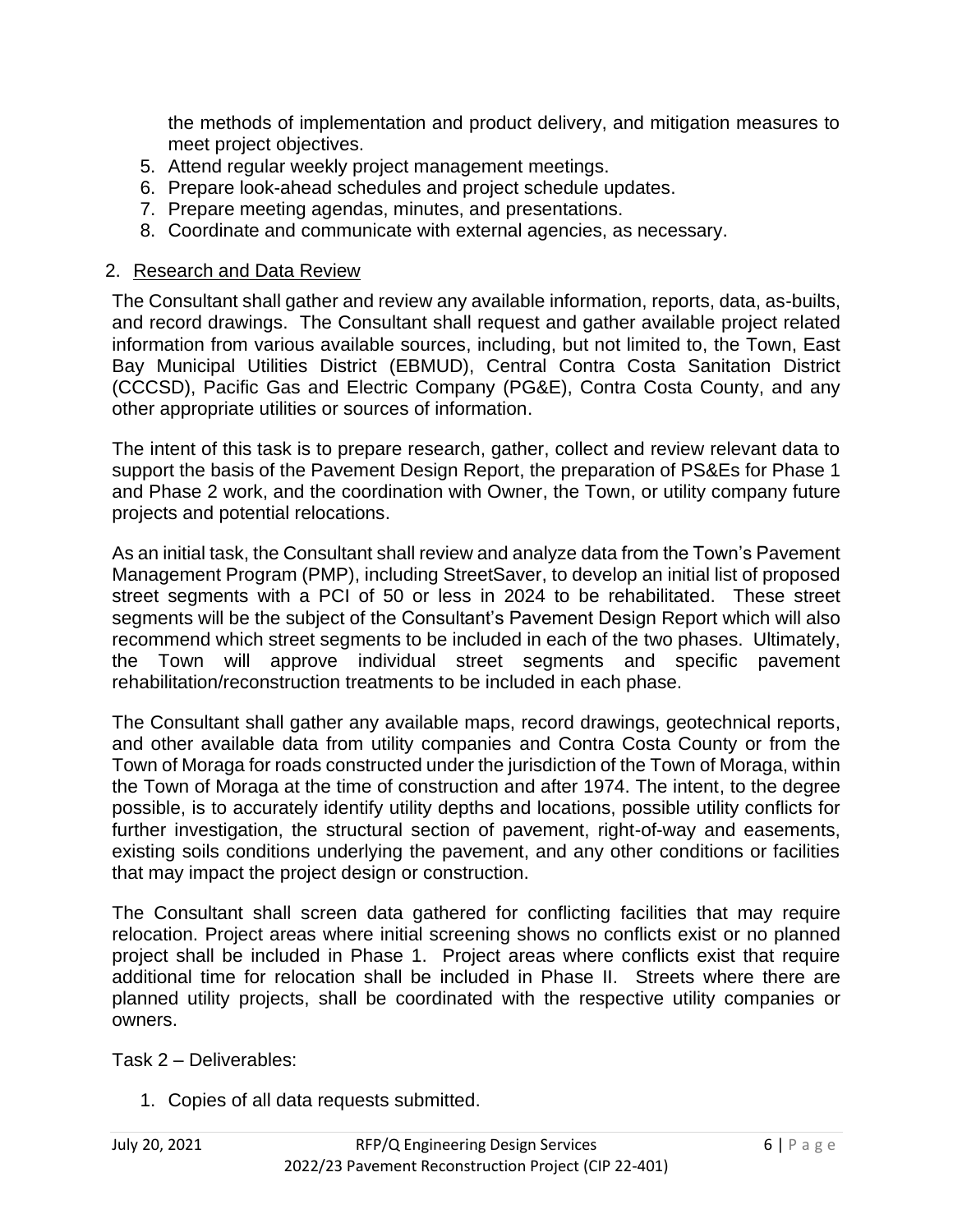- 2. A summary spreadsheet showing the data gathered and source of data
- 3. Copies of Data Gathered

#### 3. Site Investigation and Surveys

The Consultant shall perform all necessary field investigations to assess the existing conditions at the Project site and gather the necessary information to support the design and permitting processes. The intent of this task is to conduct any field investigation or surveys necessary to support the basis of the Pavement Design Report and the preparation of PS&Es for Phase 1 and Phase 2 work, and the coordination with the Town or utility company relocations. This task includes, but is not limited to:

- a. Conduct field investigations and site assessments to determine existing conditions and information necessary for design, including geotechnical investigations, road geometries, topographic conditions, special features, existing terrain, existing utilities, and any other existing features or elements. Review of previous pavement management studies and information. Perform visual inspections and document any additional changes and/or deficiencies of the current condition of the various street segments. In addition, visual inspection of the curb and gutter, sidewalk, striping and markings, signage, signalizations, and landscaping shall be noted and shall be addressed with the fronting property owner.
- b. Survey the various street segments, curb and gutter, sidewalk, monuments, utility appurtenances, street trees, signals, signs, light poles, and any other adjacent facilities or features to obtain topographic survey data, including accurately locating street facility and utility features. Establish project control monumentation for the survey and future construction surveys. Project control monuments shall be established in stable locations to remain throughout and after construction. Surveys shall conform to the California Department of Transportation Surveys Manual and the Federal Geographic Data Committee, Geospatial Positioning Accuracy Standards, where applicable. Local survey accuracy shall be no worse than 0.07 ft. Land surveys shall use NAD83 horizontal and NAVD88 vertical datum. Surveys shall clearly identify and delineate existing surface topography, buildings, facilities, structures, pavement, survey monuments, utilities, significant trees, and other features that are visible from the surface. Surveys of utilities may require accessing through manholes to measure inverts and verify pipe sizes and locations.
- c. Survey right-of-way boundaries adjacent to the project areas to define and delineate the existing limits within or immediately adjacent to the proposed project boundaries and construction areas within Town-owned right-ofway.
- d. Survey all monumentation within the construction limits or to be used to control monumentation for construction. Monumentation to be documented on the construction plans. Monumentation to be disturbed by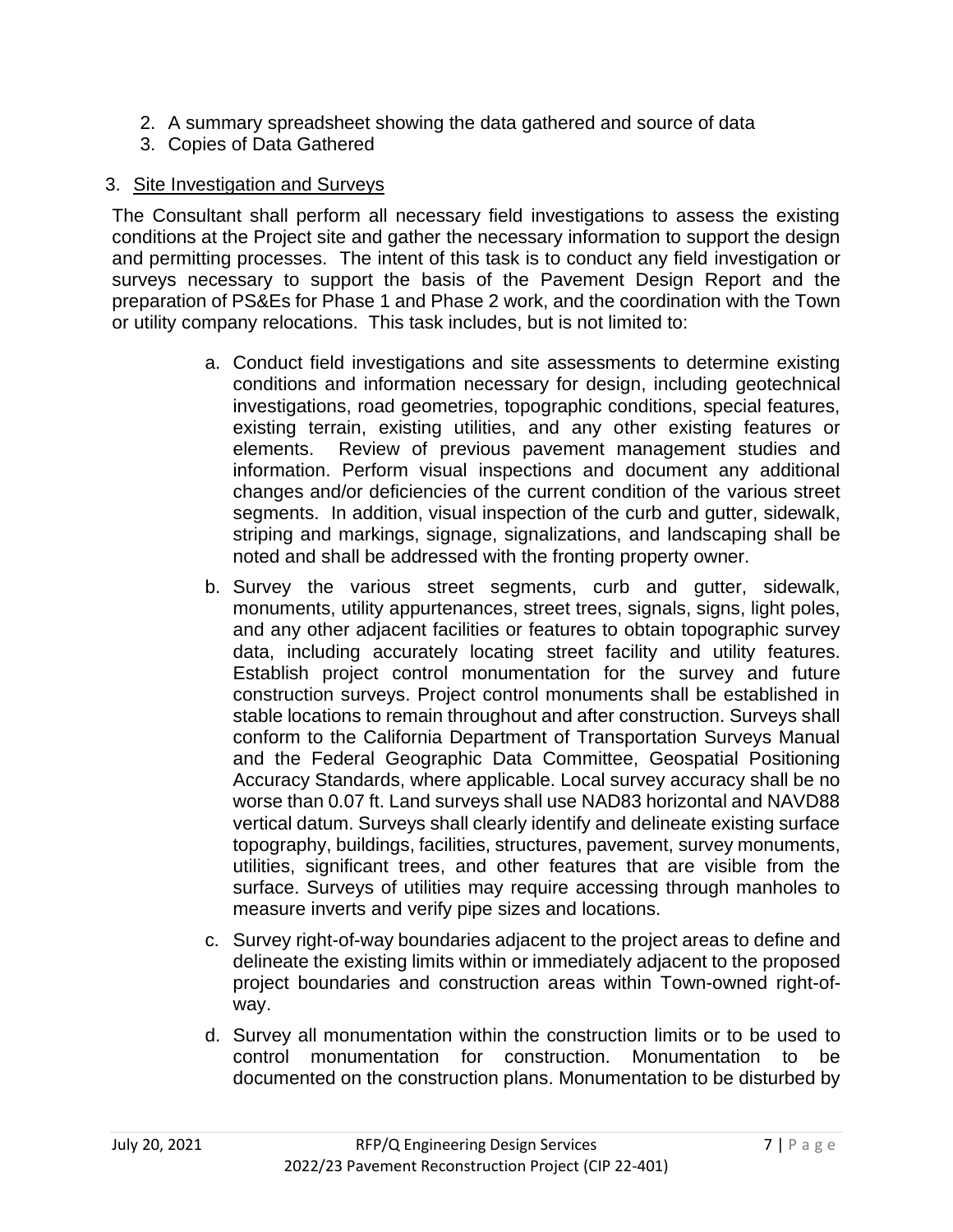construction shall be re-established upon completion of construction and clearly identified in construction plans and specifications.

- e. Locate and survey utilities within the project areas. Field mark utilities to identify potential conflicts. Determine the accurate location and depth of the various utilities mains and laterals that could constitute a conflict during construction. In locations where potential utilities conflicts are identified from field markings, maps, and other information gathered by the Consultant from the owners, utility companies, electromagnetic detection, ground-penetrating radar, and other utilities locating techniques shall be utilized to accurately determine the depth and location of conflicts. If discrepancies exist between utilities maps and field marking, collaborate with the utility to resolve the discrepancies. For utilities shallower than 2 feet, or within 6-inches of the precision achievable by the locating technique, whichever is greater, of the base of construction, potholing shall be utilized by the Consultant to confirm the conflict (location and depth). In locations where shallow utilities are identified, the crown of identified utilities pipes or conduits shall be accurately surveyed with an accuracy level of no worse than 0.07 ft, as discussed in the topographic surveying above.
- f. Investigate the existing conditions of pavement to evaluate performance and structural section using available record plans, geotechnical reports, and data from the Town and Contra Costa County related to the road section being reconstructed. Conduct limited coring where data is insufficient and as necessary to provide geotechnical recommendations regarding the structural section of the pavement sufficient for existing function. As needed, perform field evaluations, falling weight deflection tests, pavement coring, and identify base/pavement failure locations.
- g. Prepare topographic maps of the various project street segments to the extent necessary to support the project needs. Identify and include all facilities, structures, trees, utilities, public and private right-of-way boundaries, and easements in the topographic survey map.
- h. Identify and evaluate any facilities or features that potentially conflict with the future construction and may need to be relocated or addressed in some manner to abate the conflicts, including but not limited to public and private utilities, rights-of-way (including easements), sidewalks, curb & gutter, tree canopy or roots, fences, mailboxes, Telephone poles, etc. Recommend solutions to address the conflicts.
- i. Identify and evaluate any other parameters necessary for a robust design that protects existing facilities or infrastructure, including but not limited to public and private utilities, sidewalks, curb & gutter, trees, fences, etc.
- j. Identify and document damaged or substandard public and private facilities (such as walls, fences, curb ramps, sidewalks, driveway, curb, and gutter). Notification of the damaged or substandard facilities shall be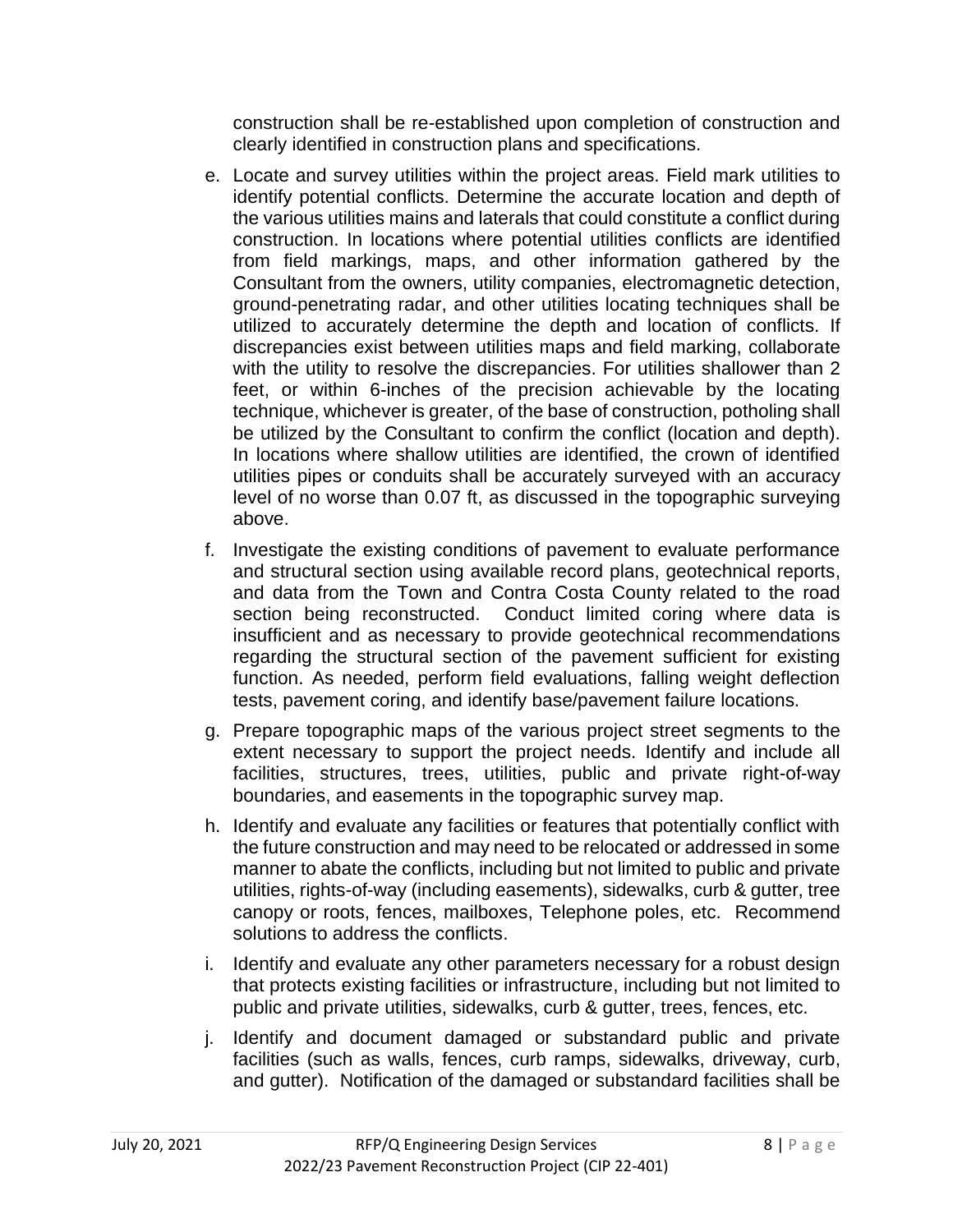sent to the fronting property owners for repair. The Consultant shall work with the Town to notify the fronting property owner.

Further screen data gathered for facilities conflicts requiring relocation. Project areas where additional screening shows no conflicts exist shall be included in Phase I. Project areas where conflicts exist that require additional time for relocation shall be included in Phase II.

Task 3 – Deliverables:

- 1. Maps, reports, and details showing the utilities locations and depths, existing conditions, topography, existing features and physical characteristics, survey monuments, property boundaries, Engineering recommendations, and any other details necessary to support the development of the basis of design memorandum and accurate and precise PS&Es.
- 2. Documentation in the form of a table shall be provided of all damaged or substandard public and private facilities. Pictures shall be included of these facilities.
- 3. Notification letters to the fronting property owner of all damaged or substandard public facilities to be sent out.

#### 4. Basis of Design Memorandum (Pavement Design Report)

Consultant shall prepare a comprehensive Pavement Design Report for pavement rehabilitation options for both Phase 1 and Phase 2 street segments. In preparing the report, the Consultant shall meet with the Town to discuss the various options to be considered in the report. Selected streets shall be identified in the report, along with the estimated cost for repairs to each street. Additionally, other repair costs shall be included for each street, such as mandatory ADA improvements, drainage, and stormwater treatment. Any need for Temporary Construction Easements shall be stated, and recommendations included in the Report. A total cost of repair for each street shall be provided for prioritization and final selection within budgetary limits. The report shall be draft for administrative review by the Town.

The intent of this task is to prepare a report that provides concurrence regarding the streets to be addressed, priorities, probable cost estimates, and other information supporting the preparations of PS&Es and ultimately construction of cost-effective, high quality streets and associated infrastructure.

The draft report shall include results and findings from the research, data gathering, field investigations, and surveys; recommendations relating to utilities or other facility conflicts, existing conditions, pavement sections, preferred materials or construction techniques or technologies; easements and construction needs; and the preferred street list for each phase of the project. The draft pavement design report shall include streets selected for Phase 1 and Phase 2 and be submitted for the Town's review. The Consultant shall document comments from the review with the Town and incorporate comments into the report as appropriate prior to beginning work on design the project.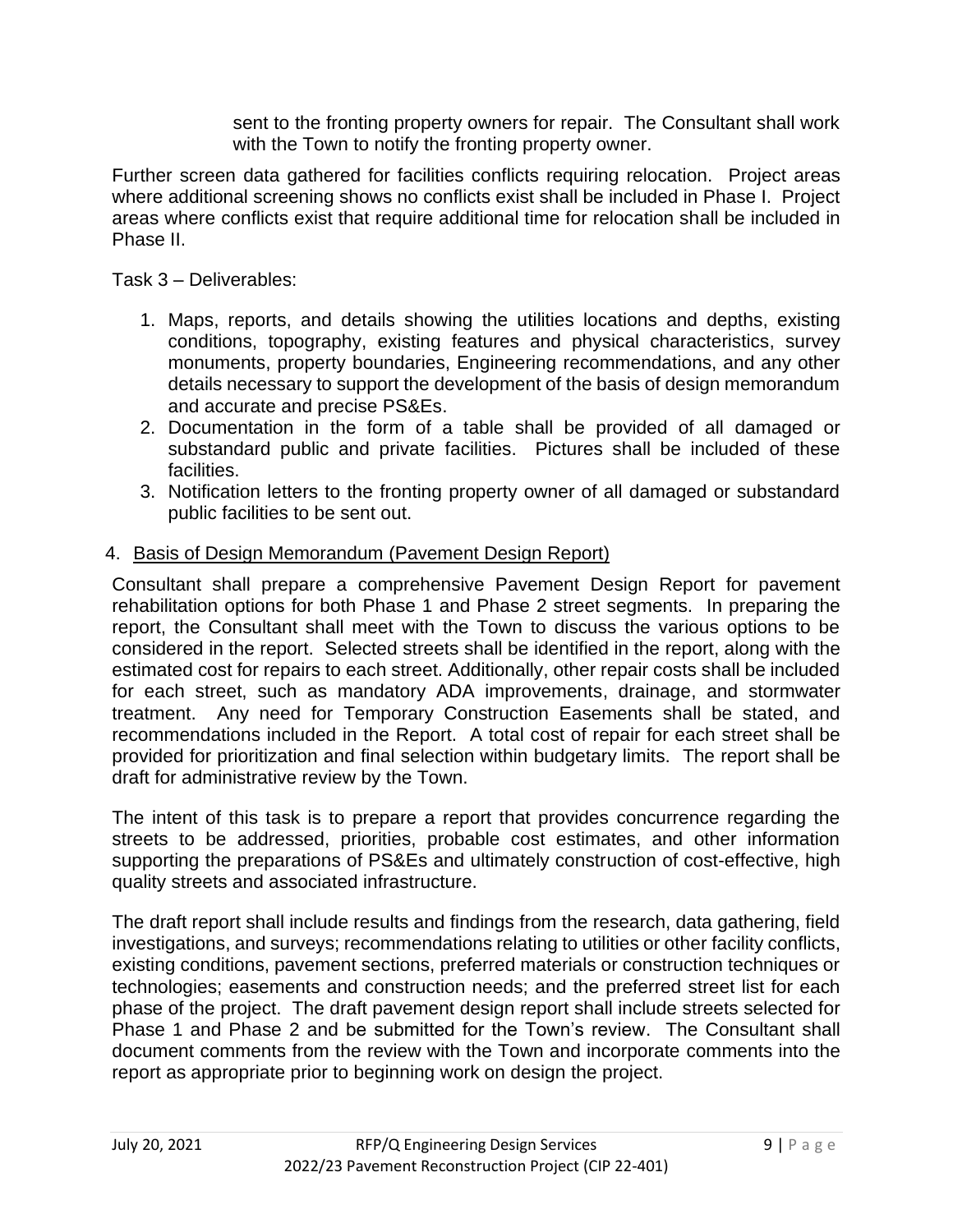Upon receiving and incorporating final comments from the Town regarding the draft report, a final report shall be prepared. The final Pavement Design Report shall comprise the basis for the design and shall be accepted by the town prior to beginning work on the design of the project.

Pavement Design Report shall include an existing conditions base map drawing showing the existing utilities and site conditions to be used for preparing the design drawings to show existing conditions. The Consultant shall communicate with the various utilities and facilities owners to acquire data, including maps, necessary for preparing the base map. Existing utilities or facilities conflicts shall be shown on the base map for use in coordinating relocation activities with the owners/utilities. Streets where utilities conflicts exist which preclude construction in 2022, shall be shown for 2023 construction. The memorandum shall include recommendations, including but not limited to, street list for Phase 1 and Phase 2, pavement structural sections, ancillary repairs requirements, and special pavement requirements or considerations, etc.

The Consultant shall hold a workshop with the Town to go over and resolve all the Town's comments and edits to the Pavement Design Report.

Task 4 – Deliverables:

- 1. Draft Pavement Design Report
- 2. Draft Utilities, facilities, and existing conditions base Map
- 3. Workshop to discuss Memorandum, Maps, and Town Comments
- 4. Final Pavement Design Report
- 5. Final Utilities, facilities, and existing conditions base Map

### 5. Plans, Specifications, and Estimates (PS&E)

The Consultant shall prepare Plans, Specifications and Engineer's Estimates (PS&Es) and deliver for each of the Project phases (Phase 1 and Phase 2), for the Town's review: draft construction contract document, including PS&Es, submittals at the 30%, 60%, and 90% stages. The PS&Es shall include all information relevant to bidding and construction gathered from the Research and Data Review and the Site Investigation and Surveys activities.

The intent of this task is to prepare PS&E's for bidding and construction of sufficient detail and scale, including all design elements necessary to construct the project to meet the full life expectancy of a newly rehabilitated street and fully comply with regulatory requirements, including but not limited to pavement section reclamation/restoration, curb & gutter repairs and street drainage improvements, required ADA improvements and stormwater treatment, raising iron, monumentation restoration, striping and marking restoration, and any other improvements necessitated by design. The PS&Es shall be coordinated with and show the relocation of utilities and other conflicts.

During the Phase 1 design, the Consultant shall identify and initiate correspondence with the owners/utilities/jurisdictions/agencies with potential infrastructural conflicts, rights, or authorities effecting the project, such as utilities like CCCSD, PG&E, and EBMUD. The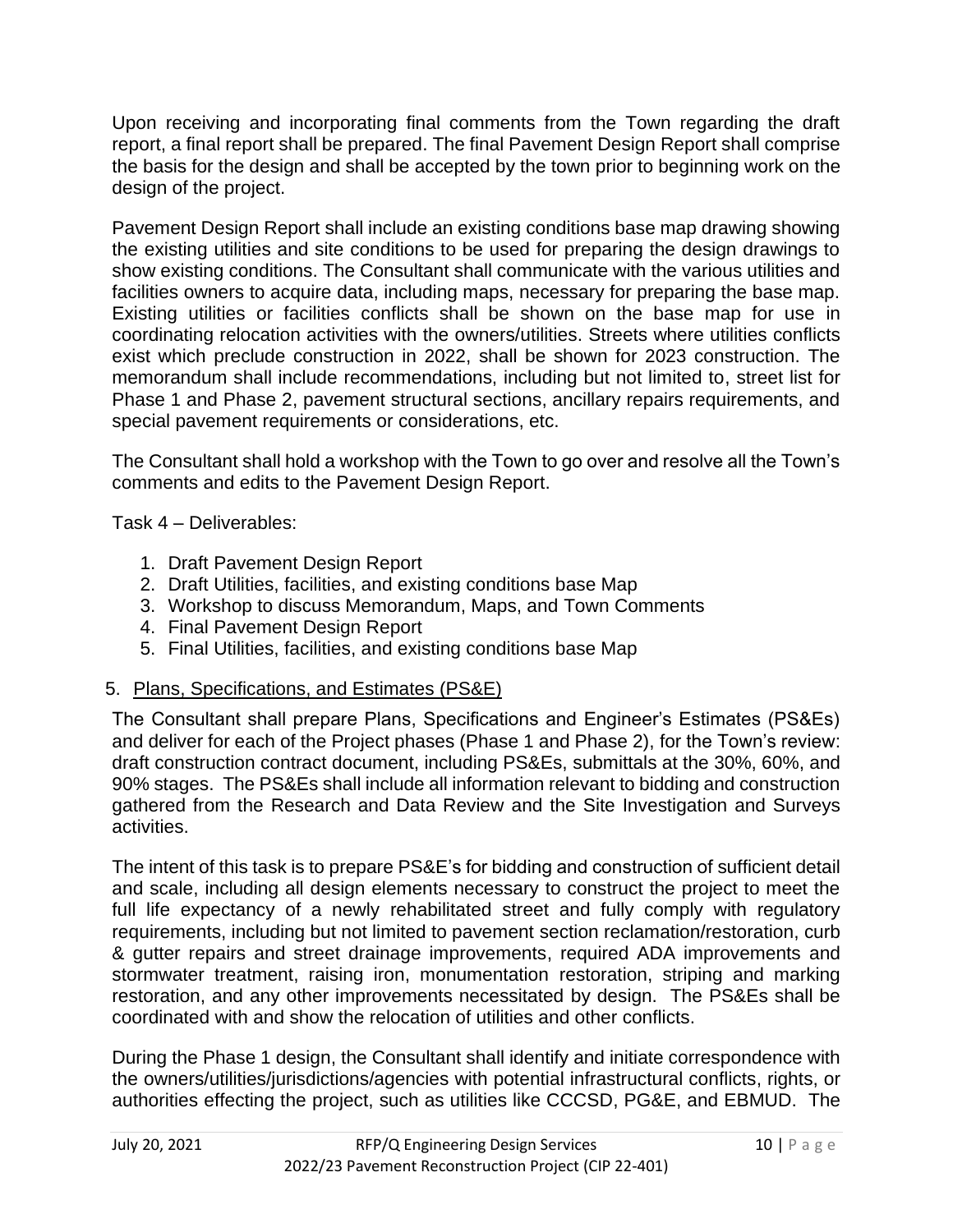Consultant shall identify conflicts and coordinate relocation of conflicts with the owners/utilities/jurisdictions/agencies.

During the Phase 2 design, the Consultant shall correspond with the owners/utilities/jurisdictions/agencies to coordinate design documents to reflect any infrastructure, rights, or authorities that may have changed during the intervening period. Changes, such as utility relocations, shall be incorporated into the existing conditions for Phase 2 design.

The Consultant shall prepare draft PS&Es and submit for review by and receive comments from the Town and other utilities, agencies, or jurisdictions having authority or rights that may impact the design, cost, or schedule. All comments received shall be compiled into a tabular list that includes the comments, stage of design development, agency and person commenting, and resolution to comment incorporated into plans or justification for not addressing plan revisions.

Additionally, the Consultant shall provide final construction contract documents, including PS&Es, for bidding and conformed construction contract documents following bidding for construction. All contract plans, specifications, and estimates will be submitted in the formats specified by the Town and incorporate Town standards.

### a. Conceptual 30% Plans

The Consultant shall prepare 30% design draft PS&Es. The 30% PS&Es shall, at a minimum, include plans, profiles, some preliminary detail drawings, outline/TOC of specifications, preliminary specifications, and a preliminary engineer's estimate of probable cost.

The Consultant shall prepare and deliver draft PS&Es for each of the Project phases. Due to the need to locate shallow utilities and other conflicts in approximately half of the street involved, it is anticipated that 30% of design Phase1 documents may be delivered prior to Phase 2 documents being completed. The draft PS&Es (30% design), including plans, profiles, some preliminary detail drawings, outline/TOC of specifications, some preliminary specifications, and an engineer's estimate of probable cost.

The Consultant shall identify and initiate correspondence with the owners/utilities/jurisdictions/agencies with potential infrastructural conflicts, rights, or authorities effecting the project, early on to coordinate the development of the PS&Es with any owners/utilities for relocation of conflicting utility/infrastructure and any jurisdictions/agencies for permitting requirements.

The Consultant shall submit 30% Plans to owners/utilities/jurisdictions/agencies for their review and comment, where deemed appropriate by said the Town and owners/utilities/jurisdictions/agencies. The Consultant shall compile and document comments and meet with owners/utilities/jurisdictions/agencies to discuss any comments received to resolve any conflicts.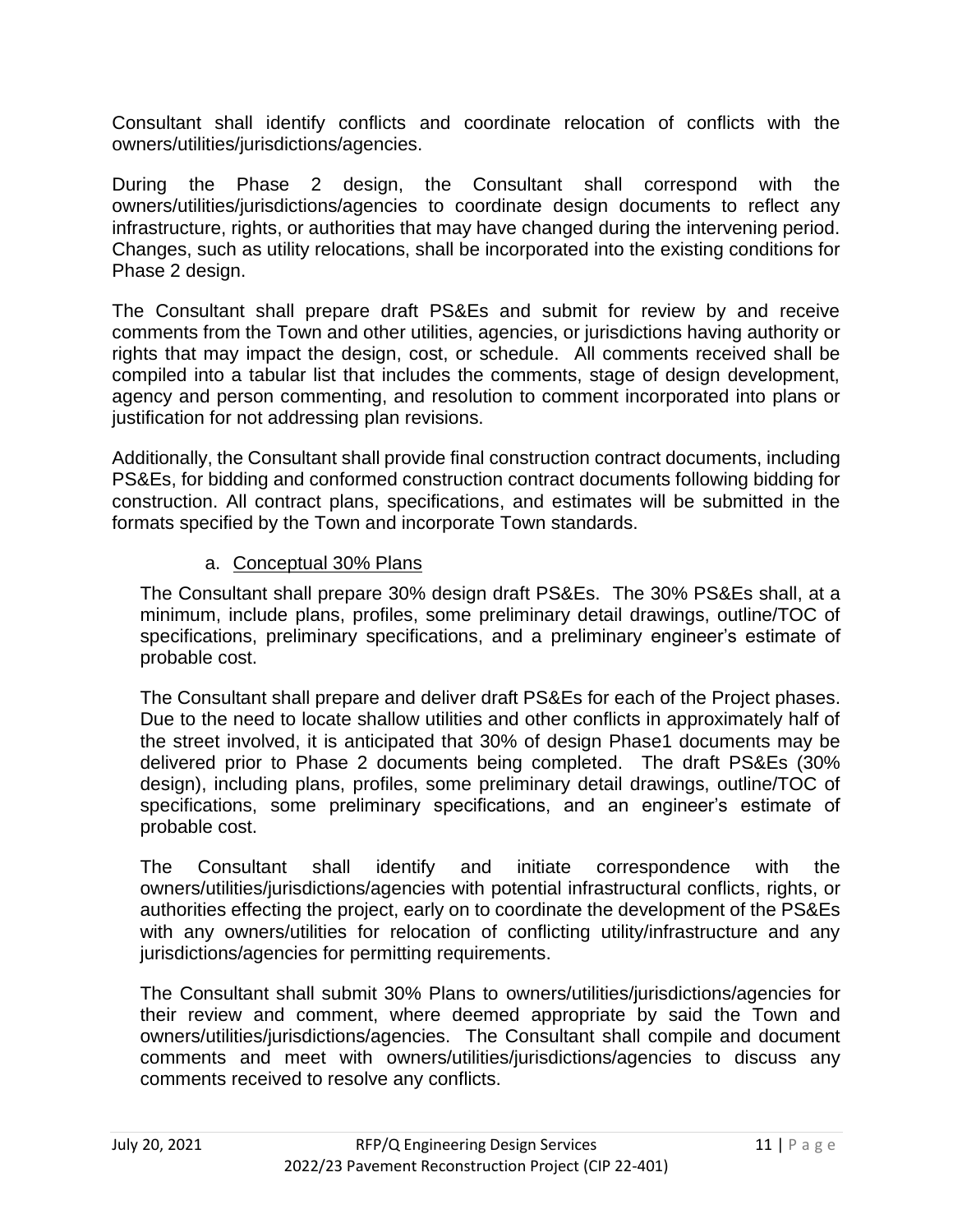The Consultant shall address all comments into the PS&Es, where appropriate, prior to proceeding to the next stage of PS&E development.

The Consultant shall hold a workshop with Town staff to discuss the draft 30% design, any comments received, and any potential conflicts or issues that need to be resolved, and recommended cost-effective solutions.

The 30% design set shall be clearly marked as "Draft 30% Design" on each sheet in the footers or text boxes if in the drawing frames. Clearly mark dates in footers and text boxes to match the new date of issuance of the 30% design set. All design files shall be in AutoCAD, and technical specifications shall be in the Caltrans format. All drawings elements, including lines, fonts, and scales, shall be sized appropriately to be clearly visible and properly utilized on half-sized drawing sheets.

Deliverables shall be published and submitted as electronic copies ready for printing by the Town. Provide electronic copies of the draft plans on ANSI B half size (printable to 11"x17" paper) sheets ready for printing by the Town, and 8-½" x 11" sheet size for specifications and estimates ready for printing by the Town. Electronic copies shall be submitted in Portable Document Format (PDF). Specifications, draft bid schedule, and other front-end documents shall also be submitted in MS Word Format for ease of reviewing, redlining, and commenting. Additionally, all AutoCAD (CAD) drawings shall be submitted as ETRANSMIT files, including all external references, images, line weights, and other associated files. Deliverables to other agencies shall conform to their requirements.

The Consultant shall assist staff in preparing a presentation of the 30% design and incorporation of comments from the prior workshop and council meeting. At the Town's discretion, the Consultant shall attend a Town Council meeting to support staff, answer questions, and receive comments.

Task 5a – Deliverables:

- 1. 30% design package for Phase 1 2022 Pavement Reconstruction Project
- 2. Tabulation of comments and any permitting requirements.
- 3. Workshop to discuss draft 30% design Phase 1 PS&Es and Town comments.
- 4. 30% design package for Phase 2 2023 Pavement Reconstruction Project
- 5. Tabulation of comments and any permitting requirements.
- 6. Workshop to discuss Draft 30% design Phase 2 PS&Es and Town comments.

### b. 60% PS&E

The Consultant shall prepare the 60% draft PS&Es (60% design). The 60% design shall, at a minimum, include plans, profiles, details developed to a state of near completeness pending review, and any minor modifications derived from subsequent design activities. Additionally, the 60% design shall include at least some preliminary specifications, draft front-end contract and bidding documents, and refined engineer's estimate of probable cost. Comments from 30% design review shall have been addressed and incorporated in 60% design, as appropriate. Upon addressing the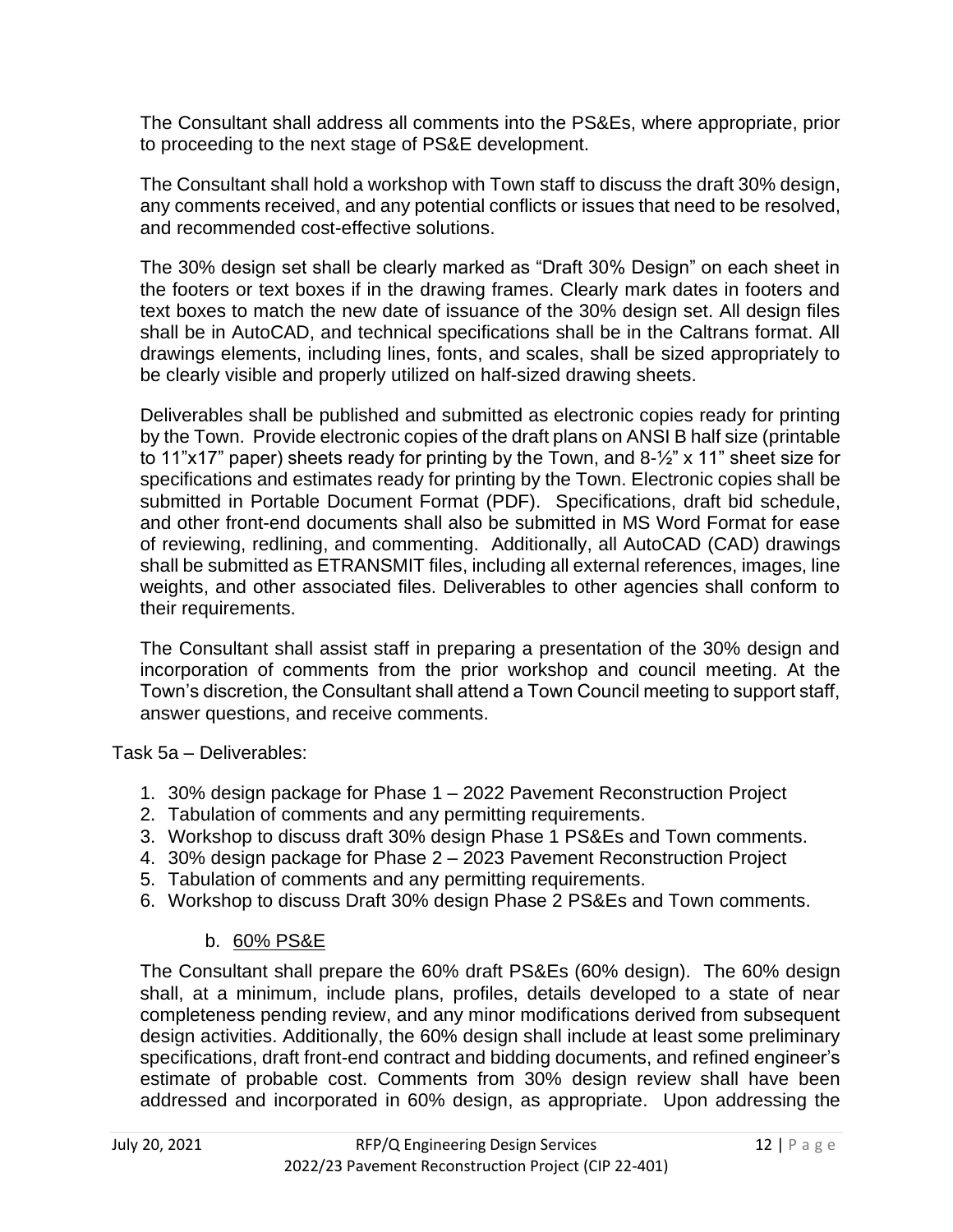comments received on the 30% design, the Consultant will advance the Project design to the 60% design phase, which is a point where all major design, bidding, and construction issues are resolved, and solutions are represented in the plan documents. The plans, profiles, and details shall be nearly completed pending Town and Agencies review comments and any minor modifications derived from subsequent design activities. The engineer's estimate shall be updated to reflect the refinements from the 30% design to the 60% design submittal. A draft of the technical specifications shall be included in the submittal. The Consultant will update the technical details to conform with Town standards.

The Consultant shall correspond with any owners/utilities/jurisdictions/agencies with potential utility/infrastructural conflicts, rights, or authorities affecting the project and identified during previous development stages. The Consultant shall submit 60% design to owners/utilities/jurisdictions/agencies for their review and comment, where deemed appropriate by the Town and said owners/utilities/jurisdictions/agencies. The Consultant shall compile and document comments and meet with owners/utilities/jurisdictions/agencies to discuss any comments received to resolve any conflicts.

The Consultant shall address comments into the PS&Es, where appropriate, prior to proceeding to the next stage of PS&E development.

The Consultant shall hold a workshop with the Town staff to discuss the draft 60% design, any comments received, and any potential conflicts or issues that need to be resolved and recommended cost-effective solutions.

The 60% design set shall be clearly marked as "Draft 60% Design" on each sheet in the footers or text boxes if in the drawing frames. Clearly mark dates in footers and text boxes to match the new date of issuance of the 60% Design set. All design files shall be in CAD, and technical specifications shall be in the Caltrans format. Copies of the plans, specifications, and preliminary engineer's estimates shall be submitted to the Town for review.

Deliverables shall be published and submitted as electronic copies ready for printing by the Town. Provide electronic copies of the draft plans on ANSI B half size (printable to 11"x17" paper) sheets ready for printing by the Town, and 8-½" x 11" sheet size for specifications, estimates, and tables ready for printing by the Town. Electronic copies shall be submitted in PDF. Draft specifications, bid schedule, and other front-end documents shall also be submitted in MS Word Format for ease of reviewing, redlining, and commenting. Additionally, all CAD drawings shall be submitted as ETRANSMIT files, including all external references, images, line weights, and other associated files. Deliverables to other agencies shall conform to their requirements.

The Consultant shall assist staff in preparing a presentation of the 60% design and incorporation of comments from the prior workshop and council meeting. At the Town's discretion, the Consultant shall attend a Town Council meeting to support staff, answer questions, and receive comments.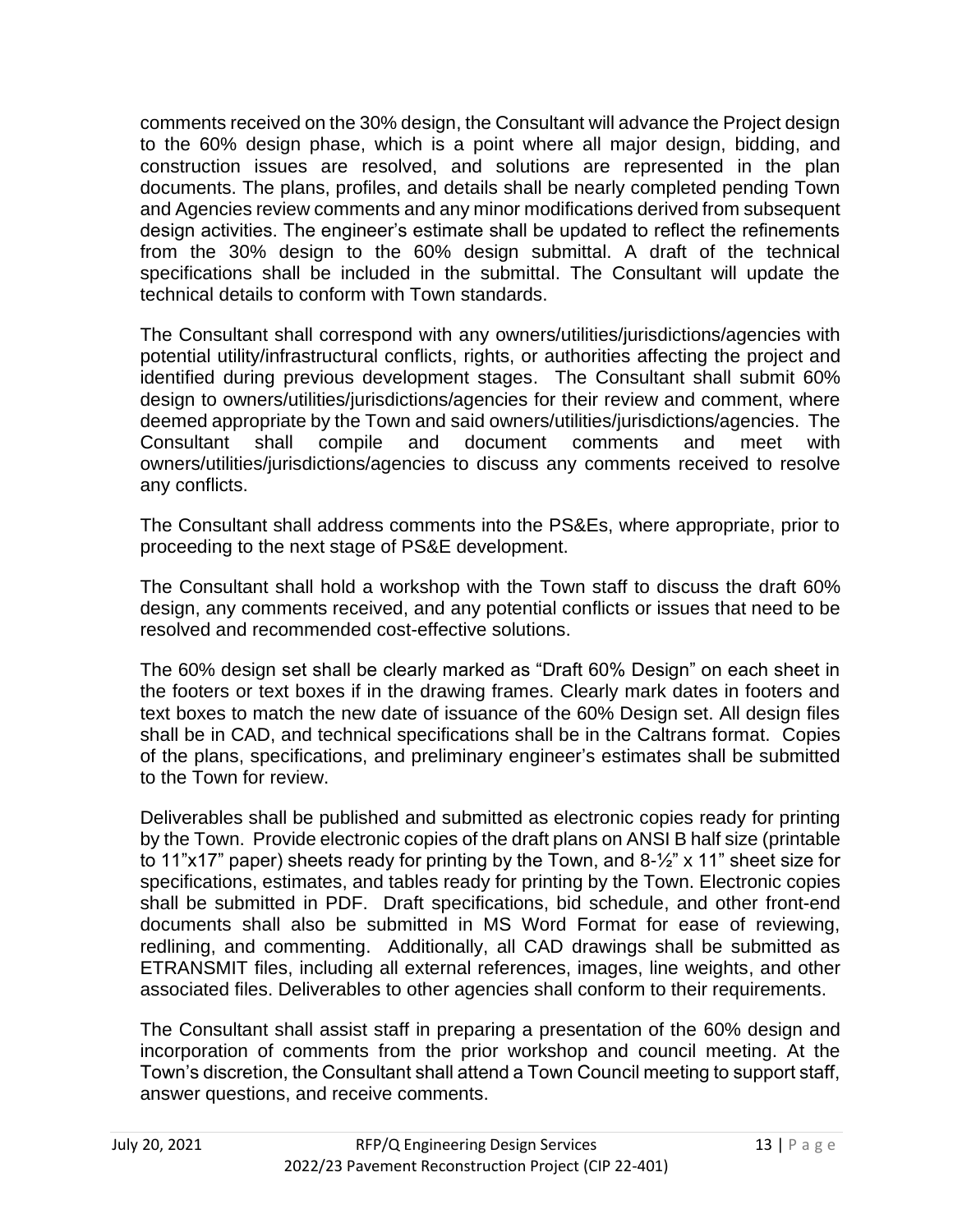Task 5b – Deliverables:

- 1. 60% design for Phase1 2022 Pavement Reconstruction Project Phase 1
- 2. Tabulation of Comments
- 3. Workshop to discuss draft 60% design Phase 1 PS&Es and Town Comments
- 4. 60% design for Phase 2 2023 Pavement Reconstruction Project Phase 2
- 5. Tabulation of Comments
- 6. Workshop to discuss draft 60% design Phase 2 PS&Es and Town Comments

### c. 90% PS&E

The Consultant shall prepare the 90% PS&Es (90% design). The 90% design shall comprise a complete set ready for bidding, except any final revisions derived from the final Town and Owners/Utilities/Agencies/Jurisdictions review, and include plans, specifications, front-end bidding and contract documents, notice to bidders, and engineer's estimate of probable cost. This represents the final substantive and content edit of the documents. Upon addressing the comments received on the 60% design and CEQA, the Consultant will advance the Project design to the 90% design phase, which is a point that all major design, bidding, and construction issues are resolved, and solutions are represented in the plan documents.

The Consultant shall request from the Town an approved template of the front-end documents. Front-end documents shall have been incorporated prior to 90% design review. The front-end documents shall be provided in MS Word format for use by the Consultant. The Consultant shall adjust headers and footers to match the convention used and titles, modify the scope and other elements of the documents to conform with the specific nature and requirements of this project. Except for page numerations and file pathways, the Consultant shall not modify any portion of the content of the General Conditions or Agreement without approval from the Town Public Works Director or Town Attorney. No portion of the special conditions and technical specifications shall supersede the provisions of the general conditions or agreement without approval of the Town Attorney. If the Consultant wishes to recommend provisions in the technical specifications or special conditions which supersede the general conditions, they shall notify the Town and clearly, mark said provisions for review by the Town Attorney. The Consultant shall suggest improvements if they feel appropriate to improve the construction or warranty of the project.

The front-end documents will include, but not be limited to, contract documents for bidding, such as:

Signature sheet, Notice Inviting Bids, Instructions, and Information for Bidders, Bid Form/Schedule, Subcontractor List, Bidder's Non-collusion Affidavit, Site Walk Certificate, Bidder's Questionnaire, Town's Liability, and Insurance Requirements, Bidder's Insurance Acknowledgement, Bidder's Workers Compensation Certificate, Bidder's DIR Compliance Affidavit, Bid Bond forms, Contract/Agreement, Payment Bond forms, Performance Bond forms, Town's General Conditions, Supplemental Conditions, Release of Claims Agreement, Guaranty, Substitution Request Form, Technical Specification/Special Provisions, Engineer's Estimate, Plans and any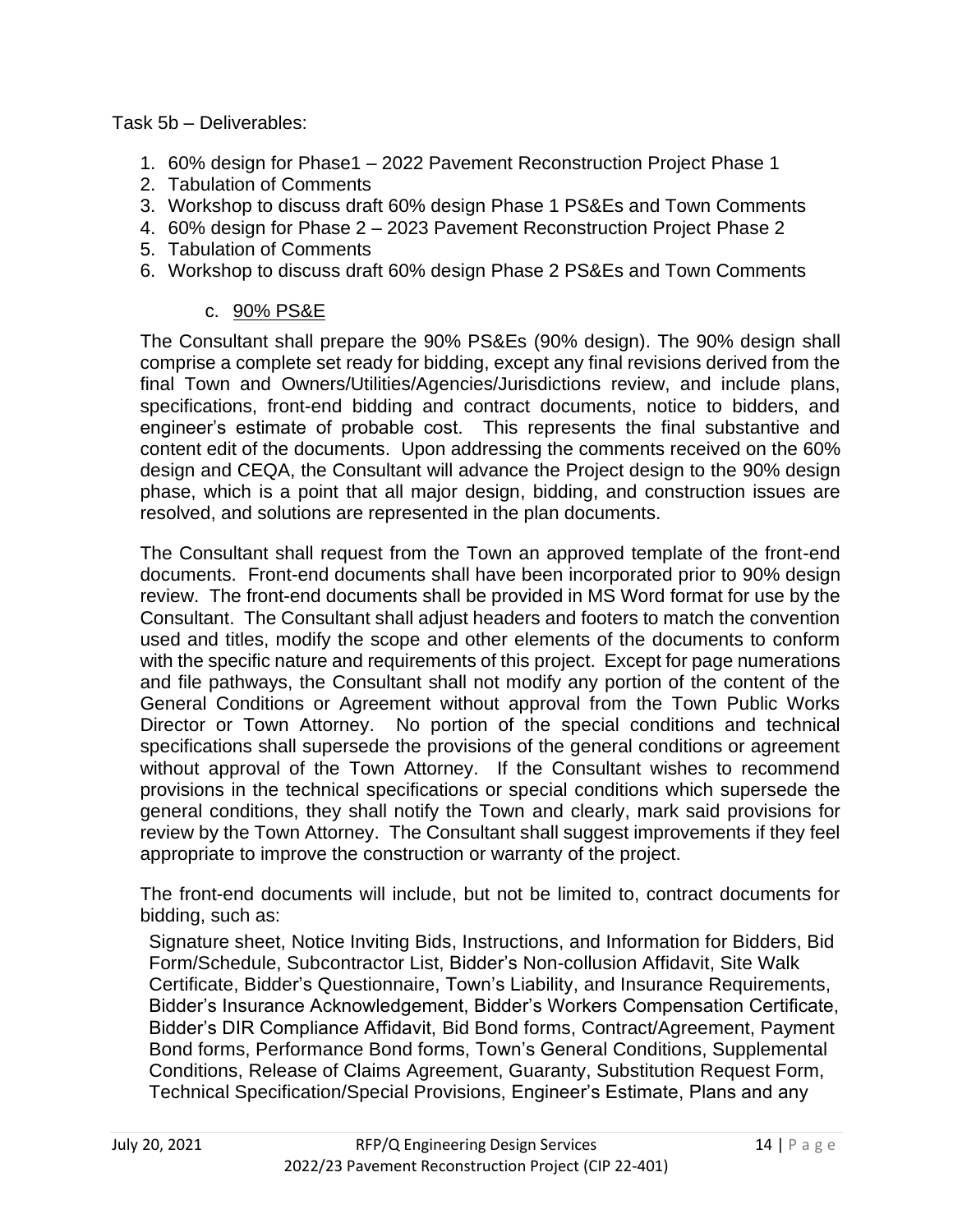applicable drawings or documents for a complete bidding package

The Consultant shall update the technical specifications and details to conform with Town standards. Work with the Town and other agencies, such as CCCSD and EBMUD, to resolve any conflicts between the comments of different reviewers.

The Consultant shall correspond with any owners/utilities/jurisdictions/agencies with potential utility/infrastructural conflicts, rights, or authorities effecting the project and identified during previous development stages. The Consultant shall submit 90% design to owners/utilities/jurisdictions/agencies for their review and comment, where deemed appropriate by the Town and said owners/utilities/jurisdictions/agencies. The Consultant shall compile and document comments and meet with owners/utilities/jurisdictions/agencies to discuss any comments received to resolve any conflicts.

The Consultant shall address comments, provisions, or permit requirements into the PS&Es, where appropriate, prior to proceeding to the next stage of PS&E development.

The Consultant shall hold a Workshop with the Town staff to discuss the draft 90% design, any comments received, and any potential conflicts or issues that need to be resolved and recommended cost-effective solutions.

The 90% design set shall be clearly marked as "Draft 90% Design" on each sheet in the footers or text boxes if in the drawing frames. Clearly mark dates in footers and text boxes to match the new date of issuance of the 90% Design set. All design files shall be in CAD, and technical specifications shall be in the Caltrans format. Copies of the plans, specifications, and engineer's estimates shall be submitted to the Town for final review and comment. Along with a stamp block for the Engineer in Responsible Charge to stamp and sign the Plans and Specifications covers, a signature block for the Public Works Director to sign and date the plans and specifications as approved to bid shall be included.

Deliverables shall be published and submitted as electronic copies ready for printing by the Town.

The Consultant shall provide electronic copies of the draft plans on ANSI B half size (printable to 11"x17" paper) sheets ready for printing by the Town, and 8-½" x 11" sheet size for specifications, estimates, and tables ready for printing by the Town. Electronic copies of the 90% PS&Es shall be submitted in PDF, ready for printing. Draft specifications, bid schedule, and other front-end documents shall also be submitted in MS Word Format for ease of reviewing, redlining, and commenting. Additionally, all CAD drawings shall be submitted as ETRANSMIT files, including all external references, images, line weights, and other associated files. Deliverables to other agencies shall conform to their requirements.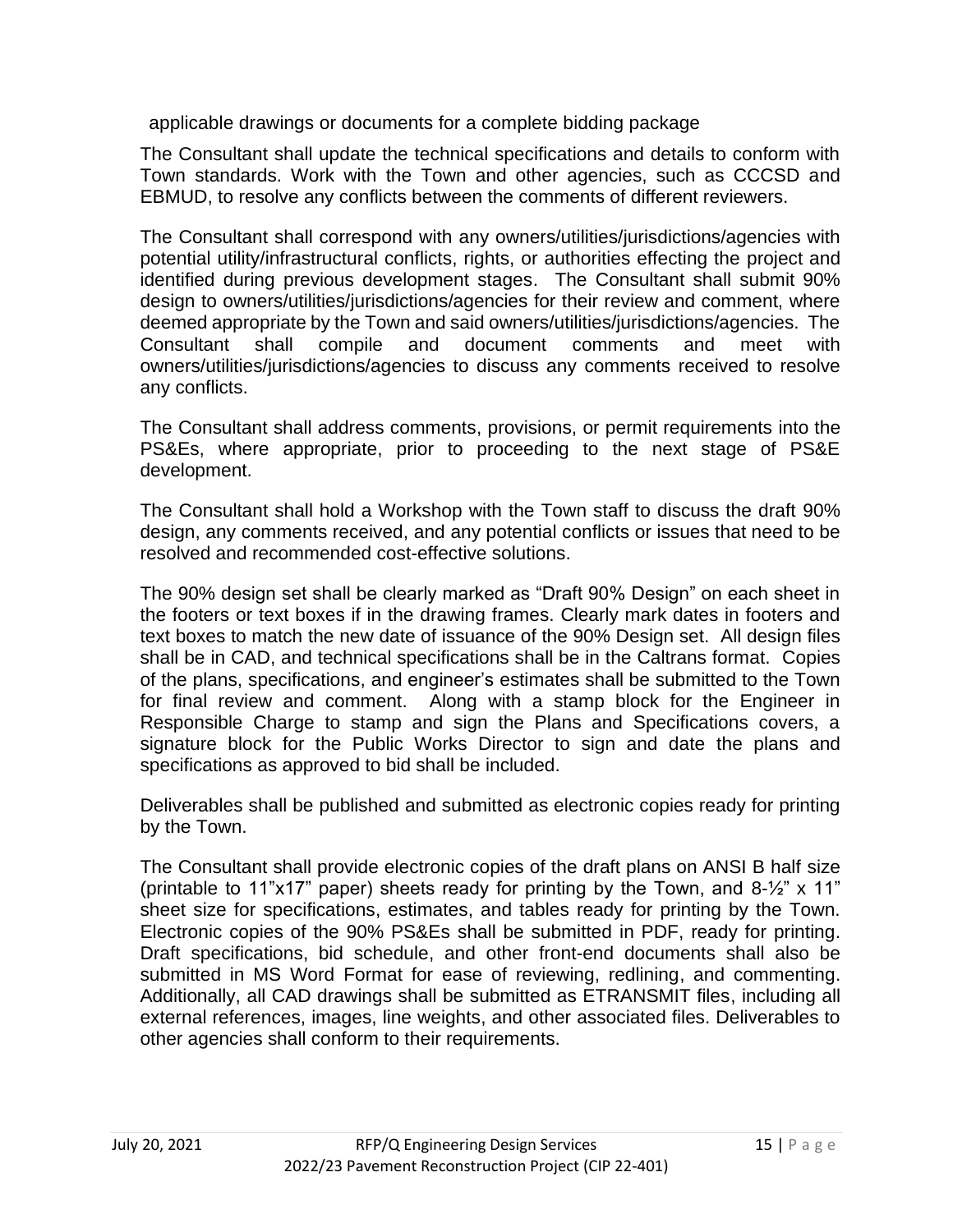Task 5c – Deliverables:

- 1. A complete package of bid documents ready for final administrative review: Design Drawings, Technical Specifications, Engineers Estimate, Bid Advertisement, and Front-end Contract Documents for 2022 Pavement Reconstruction Project - Phase 1
- 2. Tabulation of Comments
- 3. Workshop to discuss Draft Phase 1 PS&Es and Town Comments
- 4. A complete package of bid documents ready for final administrative review: Design Drawings, Technical Specifications, Engineers Estimate, Bid Advertisement, and Front-end Contract Documents for 2023 Pavement Reconstruction Project - Phase 2
- 5. Tabulation of Comments
- 6. Workshop to discuss Draft Phase 2 PS&Es and Town Comments

## d. Final Bid Documents

The Consultant shall deliver to the Town Final Bid Documents (100% design) for each phase of work (100% complete for Bid) ready for advertisement for each of Phase 1 and Phase 2 projects. It is anticipated that Phase1 documents may be delivered ready for bidding prior to Phase 2 documents being completed.

The Consultant shall prepare and deliver the Bid Set contract documents, inclusive of Final PS&Es and front-end documents, after receiving comments from the Town's and agencies review of the 90% design submittal.

The Consultant shall incorporate comments from 90% design review in Contract Documents, inclusive of PS&Es, where appropriate. The 90% engineer's estimate shall have been updated to reflect the refinements from the 90% design to the 100% design. Submit the 100% design for final review by the Town, and address minor revisions as directed by the Town. The Consultant shall perform a final print check of the reproduction proofs and verify that all documents are ready for publication. At this point, all content and substantive edits have been addressed.

The Consultant's Engineer-in-Responsible-Charge shall stamp and sign the approved 100% design, and where appropriate other California-licensed professionals shall also stamp and sign the individual plan sheets under their charge along with the Engineerin-Responsible-Charge. The Consultant shall then submit the final cover pages of the Plans and Specifications for signature by the Public Works Director.

The 100% design shall be clearly marked as "Bid Set" on each sheet in the footers or in text boxes if in the drawing frames. Clearly mark dates in footers and text boxes to match the new date of issuance of the Bid Documents. Include semi-transparent watermark across sheets behind linework and text as deemed appropriate by Town Project Manager (PM). Clearly mark dates in footers and text boxes to match the new date of issuance of Bid Documents. All design files shall be in CAD, and technical specifications shall be in the Caltrans format. Copies of the full bid set shall be submitted to the Town for final review and comment.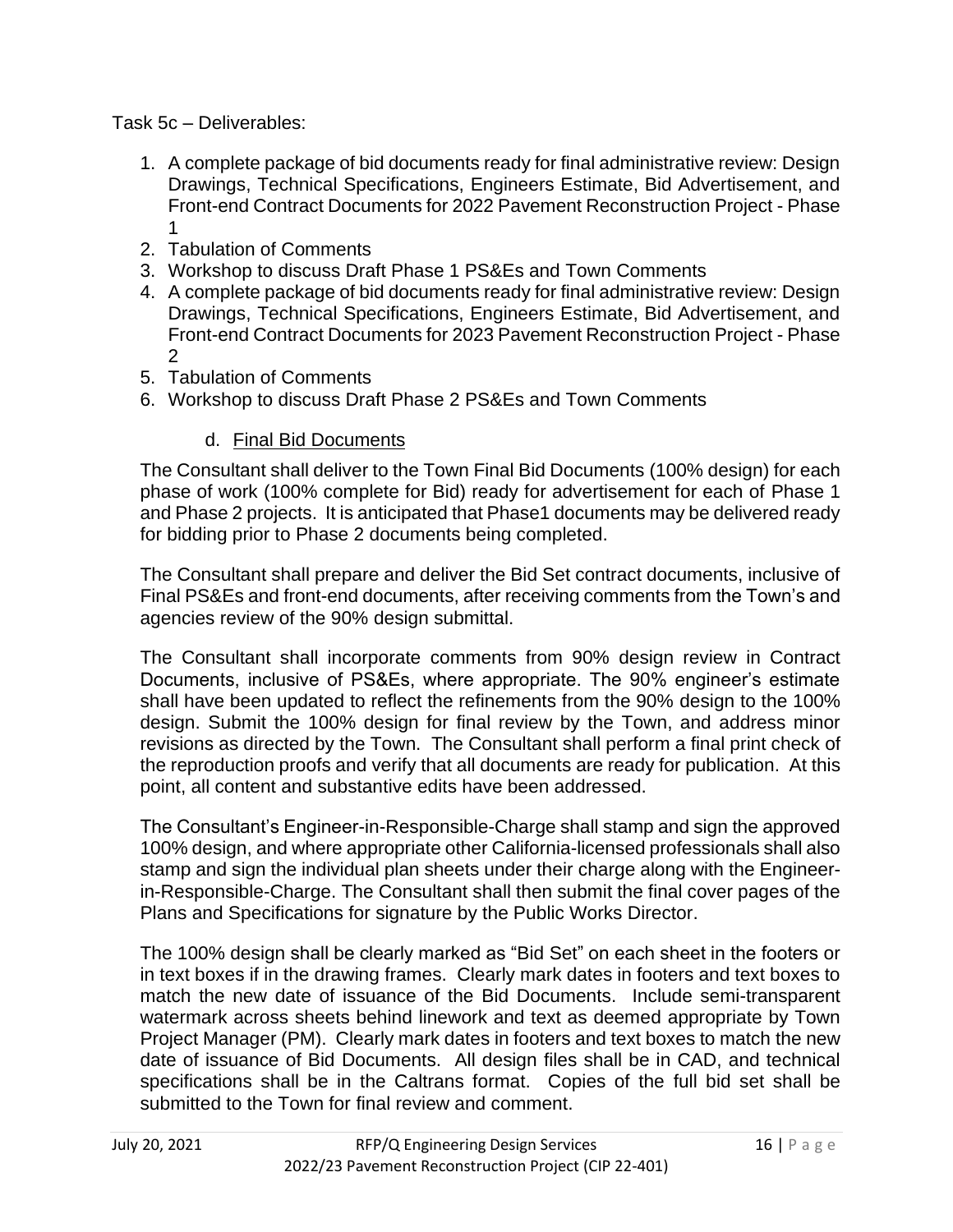Deliver to the Town the 100% design for Phase 1 and Phase 2, including, but not limited to, the final plan set, specifications, advertisement, bid form/schedule, other project-specific front-end documents, and engineer's estimate.

Additionally, Consultant shall deliver to the Town 100% with "For Bid" markings package ready for advertisement for each of Phase 1 and Phase 2 projects, which will include, but not be limited to, project specific documents for bidding, such as:

Signature sheet, Notice Inviting Bids, Instructions, and Information for Bidders, Bid Form/Schedule, Subcontractor List, Bidder's Non-collusion Affidavit, Site Walk Certificate, Bidder's Questionnaire, Town's Liability, and Insurance Requirements, Bidder's Insurance Acknowledgement, Bidder's Workers Compensation Certificate, Bidder's DIR Compliance Affidavit, Bid Bond forms, Contract/Agreement, Payment Bond forms, Performance Bond forms, Town's General Conditions, Supplemental Conditions, Release of Claims Agreement, Guaranty, Substitution Request Form, Technical Specification/Special Provisions, Engineer's Estimate, Plans and any applicable drawings or documents for a complete bidding package

It is recognized that Phase 1 will be delivered approximately one (1) year prior to Phase 2, while relocation activities by Owners/Utility Companies are occurring along the Phase 2 street.

Along with hard copies maintained at the town offices for review, the Town utilizes electronic bidding services, such as E-Bid and Contractor Exchanges. Deliverables shall be published and submitted as bound hard copies (3 sets) and an electronic copy in (PDF) ready for printing by the Town or prospective bidders. The Consultant shall provide electronic copies of the draft plans on ANSI B half size (printable to 11"x17" paper) sheets ready for printing by the Town, and  $8-\frac{1}{2}$ " x 11" sheet size for specifications, estimates, and tables ready for printing by the Town. Additionally, all CAD drawings shall be submitted to the Town as ETRANSMIT files, including all external references, images, line weights, and other associated files. MS Word documents for bid specifications, inclusive of front-end contract documents, shall be delivered to the Town.

The Consultant shall prepare and submit to owners/utilities, permitting, and other agencies, as required, any Bid Set contract documents, inclusive of plans and specifications, in a number and format appropriate to agencies requirements.

Task 5d – Deliverables:

1. A completed package of 100% design for the 2022 Pavement Reconstruction Project - Phase 1 incorporating comments from final administrative review, final print checked and ready for bid advertisement: Design Drawings, Technical Specifications, Engineers Estimate, Bid Advertisement, and front-end Contract **Documents**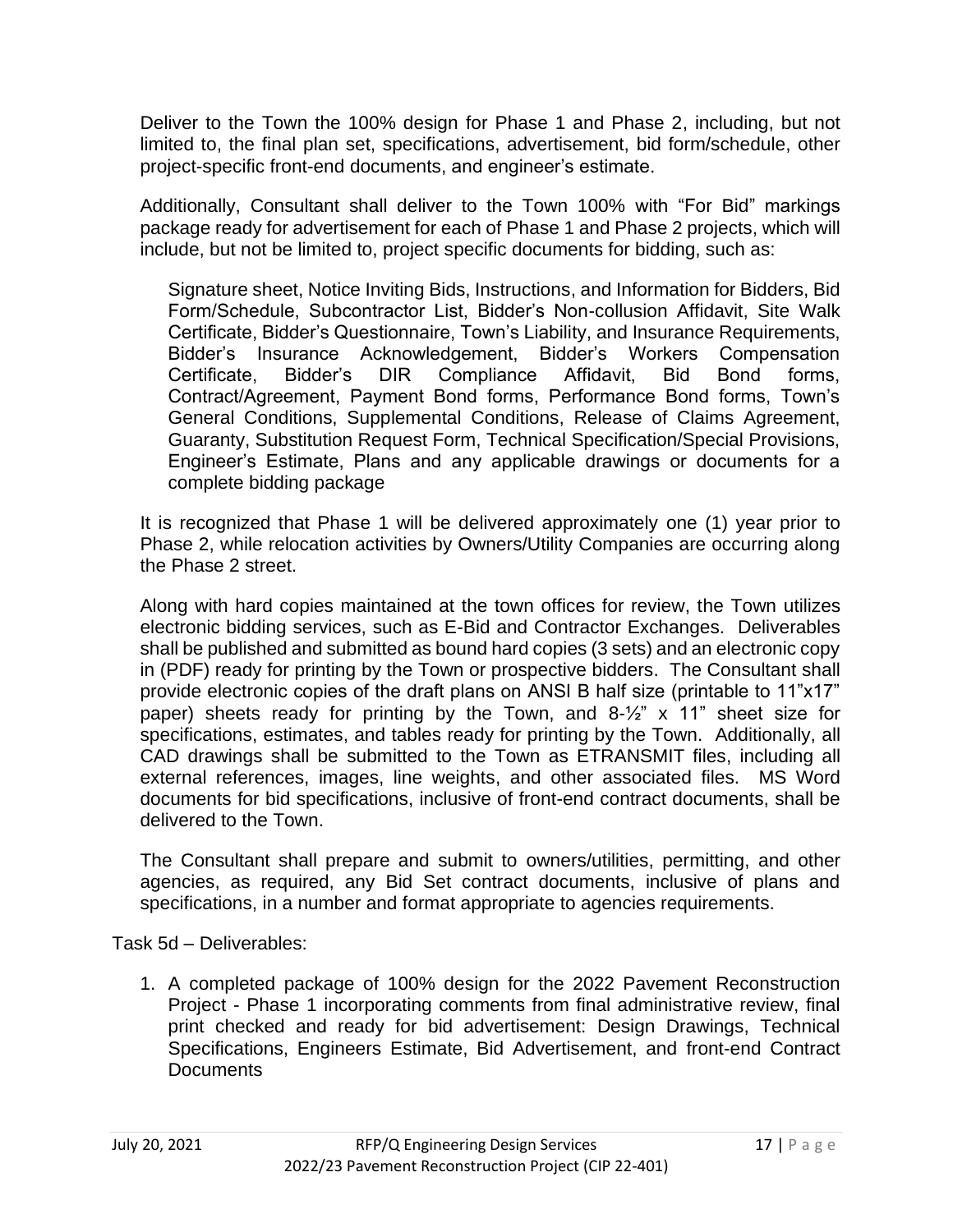2. A completed package of 100% design for the 2023 Pavement Reconstruction Project - Phase 2 incorporating comments from final administrative review, final print checked and ready for bid advertisement: Design Drawings, Technical Specifications, Engineers Estimate, Bid Advertisement, and front-end Contract **Documents** 

#### 6. Utility and Public Coordination

The intent of this task is to:

- a) coordinate with the owners and utility companies to have utilities and infrastructure which conflicts with construction to be relocated and incorporate changes into the PS&Es for construction; and
- b) to collaborate with the community and local stakeholders to receive public/stakeholder input and inform the public/stakeholders.

The Consultant shall prepare a communications plan that describes the activities necessary to communicate with owners/utility companies with infrastructure/utility conflicts and with the public and key stakeholders to receive feedback and inform them of the planned activities and schedule.

In developing the Pavement Design Report and the PS&Es, the Consultant shall coordinate with the various utility companies to obtain utility maps for all street candidates to verify utility conflicts with the pavement project. This information shall be utilized to determine the streets for construction in Phase 1 and Phase 2 and incorporate said information into the Pavement Design report and PS&Es, as appropriate. Also, the Consultant shall communicate on the Town's behalf directly with the utility companies and coordinate any locating services and adjustment or relocation of facilities that may be necessary to facilitate construction of the projects.

The Consultant shall collaborate with owners/utility companies to identify infrastructure/utilities to be relocated and coordinate the design of Phase 2 accordingly to reflect the conditions after relocation that will likely be encountered during construction. Communication with owners/utility companies is to be included in the communications plan.

The Consultant will be required to perform and lead all coordination with utility companies, residents, businesses, and permitting agencies. Additionally, the Consultant shall attend Council meetings as requested by the Town (with a minimum of one).

The Consultant shall aid the Town in preparing presentations to inform the public about the project. The Consultant shall prepare and distribute all correspondence with residents and businesses that may be affected by the project work at various stages of the design process. The information included in correspondence will pertain to project scope, tentative schedules, and impacts to access, parking and traffic. In addition, residents with any substandard improvements (sidewalk, curb, and gutter) or landscaping (overgrown or root intrusion) that will affect construction shall be notified to perform correction prior to pavement project construction commencing.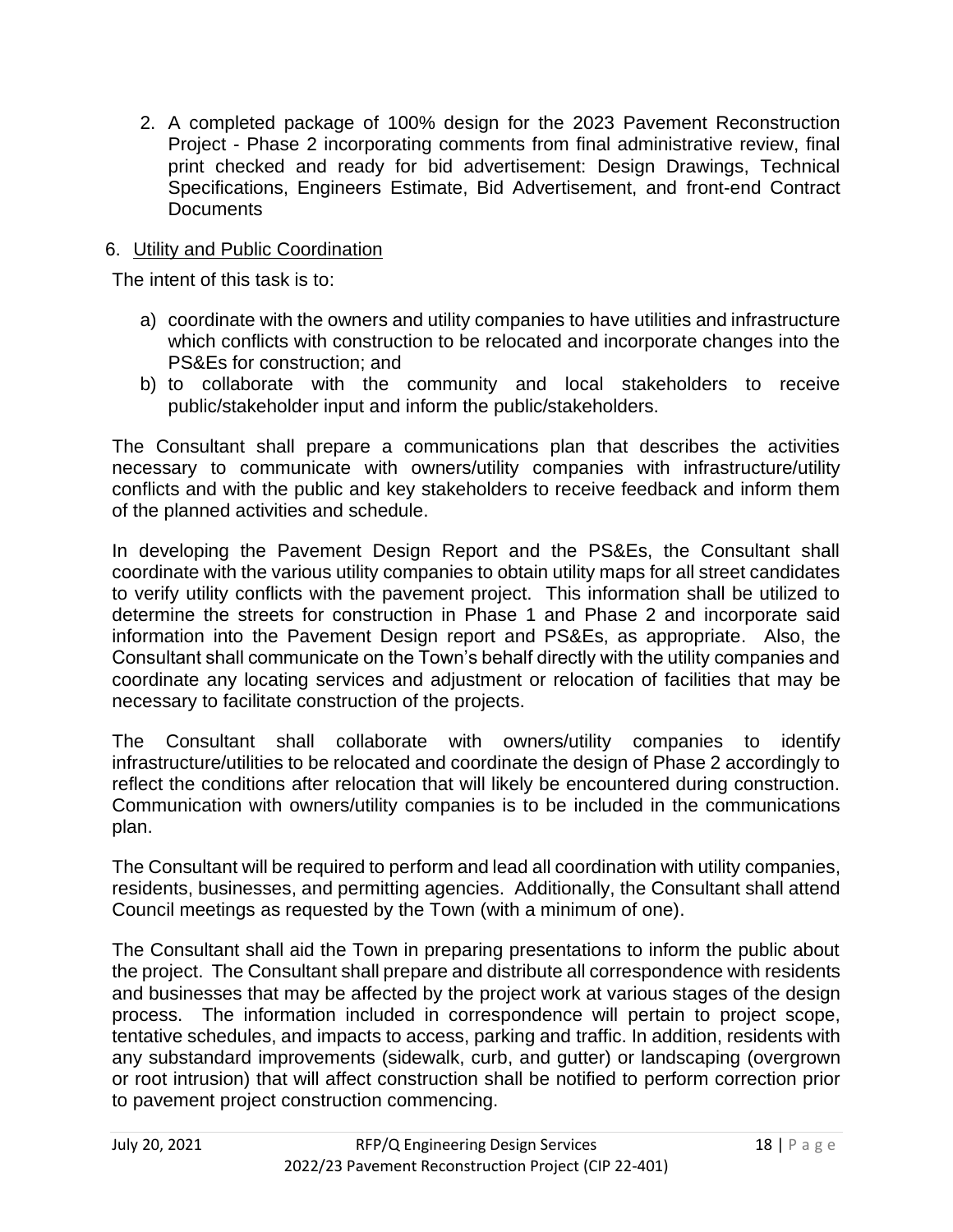#### Task 6 – Deliverables:

- 1. Communications Plan
- 2. Organize, lead and or attend meetings with utility companies and owners
- 3. Attend at least one meeting with Town Council to present

#### 7. Permitting Support

While the Town does not anticipate permits are required, the intent of this task is to address any permit requirements that may arise out of the design prepared by the Consultant. It is anticipated that generally, this type of project should be exempt under CEQA, depending upon the design. The Consultant shall fully understand and assist the Town with any permitting or CEQA, beyond a notice of exemption filing, that may be required due to the design prepared by the Consultant. Along with all the other tasks herein, any costs anticipated by the Consultant for this task shall be included in their cost proposal.

Task 7 – Deliverables:

1. As needed.

### 8. Bid Phase Support

The Consultant shall assist the Town as requested during the bidding process. It is anticipated that the bid phase support would occur following the design and completion of the bid documents and would occur for each phase separately, as each phase will go to bid about one (1) year apart. The work may include answering questions regarding design issues, providing consultation and interpretation of the construction documents, and coordinate with Town and prepare addenda to the PS&E during the advertisement period. The Consultant shall attend pre-bid meetings and bid opening and review bids if requested. The Town will advertise the Project for bidding and distribute the plans to prospective bidders.

#### a. Addenda

The Consultant shall prepare draft addenda for the Town review and comments as needed. Comments shall be incorporated by the Consultant. The final addenda shall be prepared and stamped by the engineer in responsible charge for the Consultant and dated. Final addenda shall be submitted for signature by the Public Works Director prior to publication. Final addenda shall be delivered to the Town as a publishable set in a single file with all documents included and ready for publication in a PDF format.

### b. Contractor Questions

The Consultant shall assist the Town by providing responses to technical questions regarding the project of the PS&Es elicited during the Bidding process.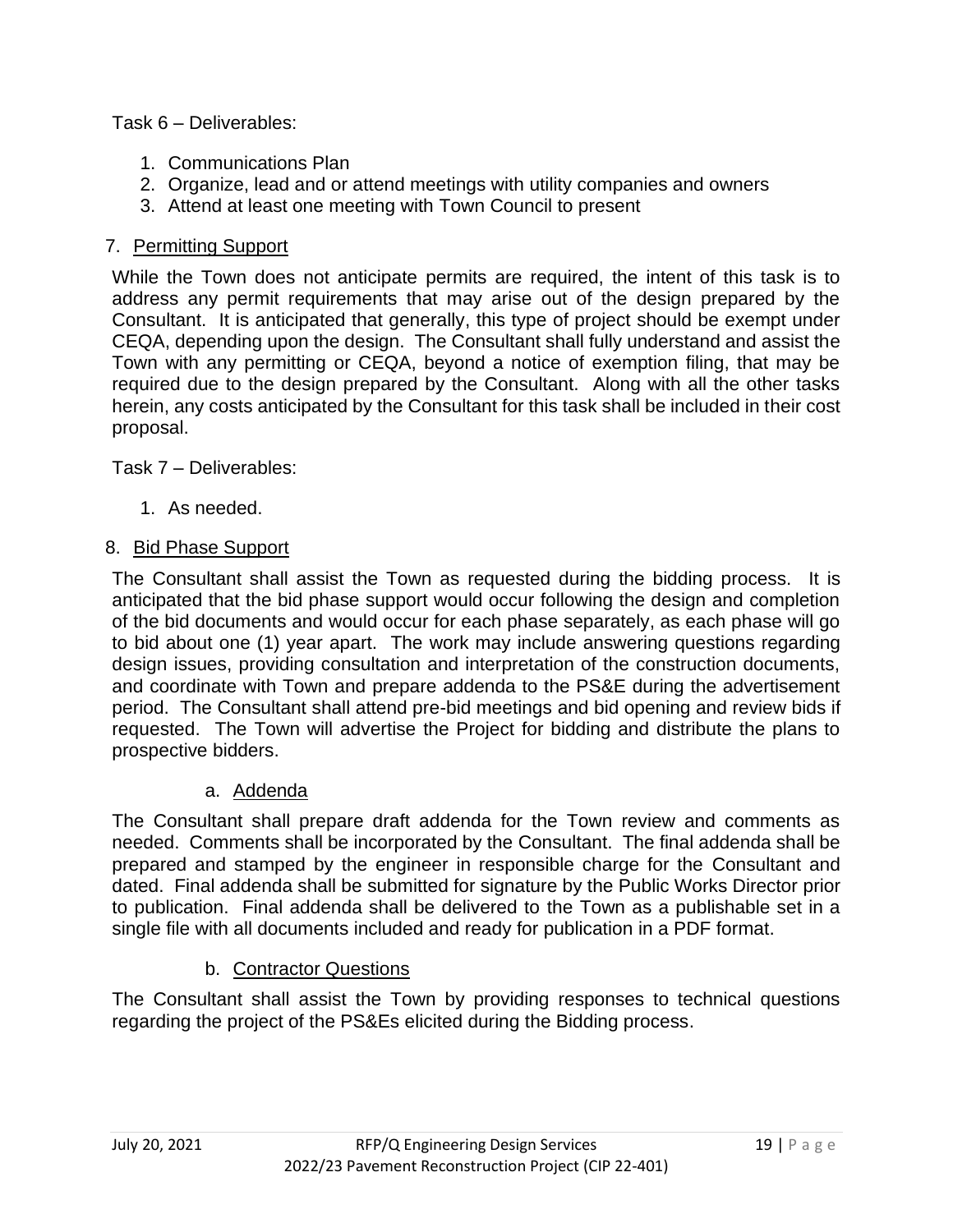### c. Attend Pre-Bid Meetings

The Consultant shall attend two (2) pre-bid meetings during the bidding period for each phase (4 pre-bid meetings total) and assist the Town by providing a comprehensive technical presentation of the project, including any key considerations for bidding or construction, during the pre-bid meetings. Contractor questions related to the technical details of the project or bidding process should not be answered during the pre-bid meetings but rather documented and addressed as part of a written response to questions.

## d. Conform Bid Documents

The Consultant shall prepare and submit the Draft Conformed Set contract documents, incorporating addenda and copies of bid document, appropriately. Along with all documents modified by addenda, the Conformed Set shall include copies of all final bid documents as submitted by the Contractor. The Consultant remove "Bid Set" from footers and text boxes in the drawing frame from each sheet of the contract documents and clearly mark with "Conformed Set." Remove all watermarks as deemed appropriate by Town PM. Modify dates in footers and text boxes to match the new date of issuance of conformed set. The Consultant's Engineer-in-Responsible-Charge shall stamp and sign the approved final Conformed Set and appropriate the California-licensed professionals shall also stamp and sign the individual plan sheets under their charge. The Consultant shall then submit the final cover pages of the Plans and Specifications for signature by the Public Works Director. This will comprise the Draft Conformed Set ready for execution. The Draft Conformed Set shall be prepared prior to award of Contract.

The Town will submit copies of the Draft Conformed Set to the Contract immediately following award for execution. Upon receiving the signed agreement, insurance certificates, and bonds, the Consultant shall incorporate copies of the signed documents into the Draft Conformed Set, which will then Comprise the Final Conformed Set for publication.

The Consultant shall deliver the final Conformed Contract (incorporating modifications by addenda), including the final plan set, specifications, advertisement, other front-end documents, and engineer's estimate. Deliverables shall be published and submitted as bound hard copies and an electronic copy in PDF format ready for printing by the Town, Construction Manager, or Contractor.

The Consultant shall provide electronic copies of the draft plans on ANSI B half size (printable to 11"x17" paper) sheets ready for printing by the Town, and  $8-\frac{1}{2}$ " x 11" sheet size for specifications, estimates, and tables ready for printing by the Town.

Additionally, the Consultant shall provide ten (10) bound hard copies of the final Conformed Specifications, inclusive of front-end contract documents, documents, three (3) hard copies of bound D-sized (24"x36" sheet) final Conformed Plans, and ten (10) copies of bound half-sized (11"x17" sheet) final Conformed Plans for use during construction process.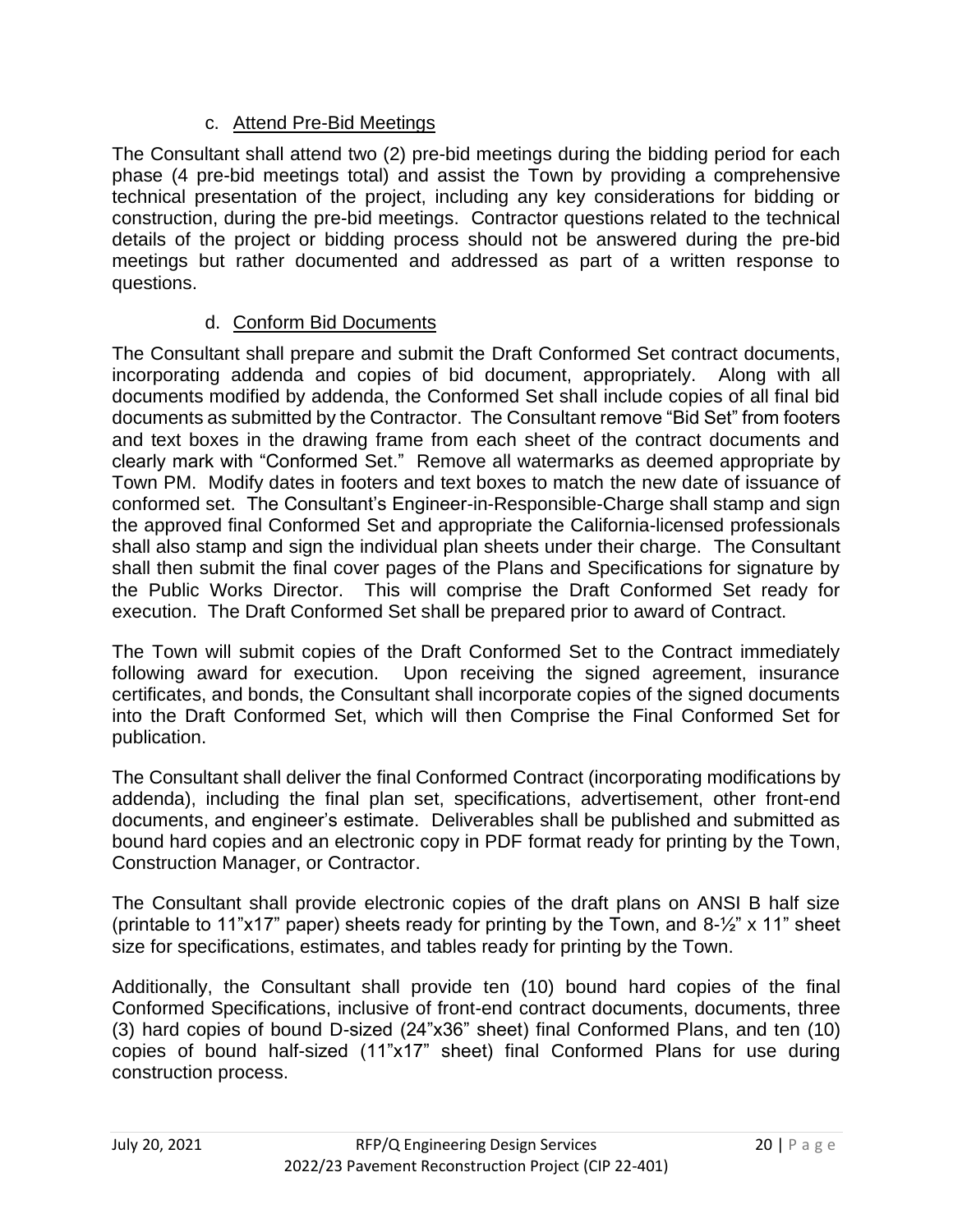Additionally, the Consultant shall deliver all final conformed CAD drawings to the Town as ETRANSMIT files, including all external references, images, line weights, and other associated files. MS Word format electronic documents for conformed specifications, inclusive of front-end contract documents, shall be delivered to the Town also.

The Consultant shall prepare and submit to permitting and other agencies, as required, any conformed contract documents, inclusive of plans and specifications, in a number and format appropriate to agencies' requirements.

Task 8 – Deliverables:

- 1. Addendas
- 2. Attend pre-bid meetings
- 3. Response to technical questions
- 4. Conformed Set of contract documents, inclusive of plans, specifications, bid sheet/schedule, and any other front-end documents that need to be conformed to incorporate changes from issued addenda

#### 9. Construction Support

The intent is to assist the Town as requested with technical issues related to the project or the PS&Es arising during and immediately after Project construction – Phase 1 and Phase 2. It is recognized that some or all construction may not occur simultaneously on each phase and that Construction support on both phases may be separated by about one (1) year. Construction of Phase 1 may be ongoing while Design or Bidding for Phase 2 occurs.

The Consultant shall provide engineering support during construction to ascertain that construction conforms with the PS&Es and the design intent of the Engineer. The work shall include: attending construction kickoff meeting (precon), attending weekly construction meetings (approximately ½ of the time), intermittent site inspections for conformance with design intent, reviewing contractor technical submittals, addressing requests for information, providing consultation and interpretation of the construction documents, assisting the Town in the preparation of contract change orders during construction, attending a punch list walk and final inspection walk, assisting Town in resolving potential contractor claims which purport technical deficiency/defect/error/omission, and developing construction record drawings. The Consultant will attend the preconstruction and other job site meetings if requested. Consultant shall monitor and review development of any as-built drawing prepared by the contractor and/or the construction management consultant.

Task 9 – Deliverables:

- 1. Attend precon meeting.
- 2. Attend weekly construction meetings.
- 3. Provide technical advice to Town regarding project or PS&Es.
- 4. Review and response to RFIs regarding PS&Es or technical issues.
- 5. Review and response to submittals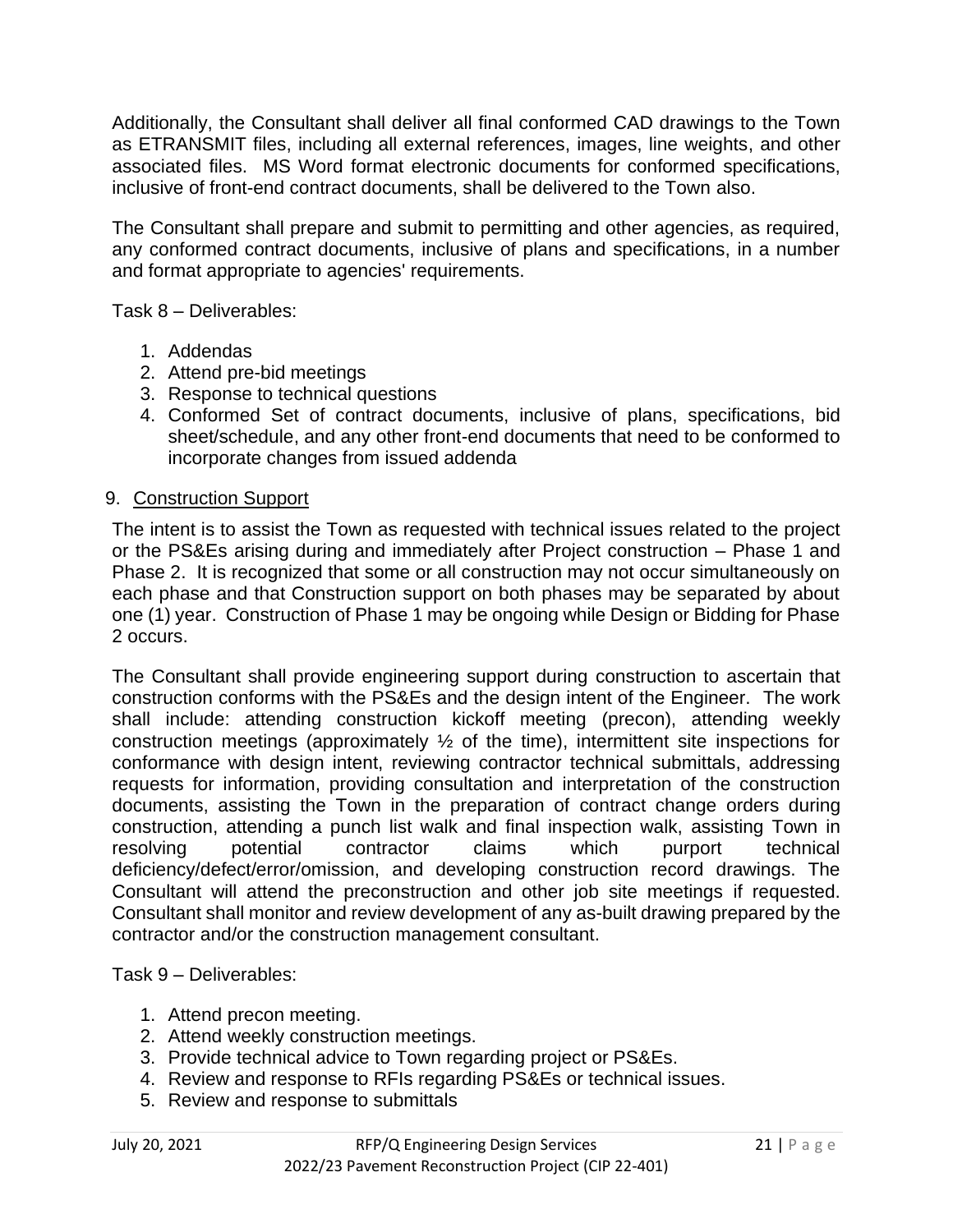- 6. Intermittent site inspections
- 7. Attend punch list and final inspection walks.
- 8. Review as-Builts and prepare record drawings

## <span id="page-23-0"></span>SECTION 4 FORMAT AND CONTENT OF PROPOSAL

Provide a proposal that includes services for engineering design services for pavement rehabilitation of multiple street segments throughout the Town of Moraga. Proposals shall be a maximum of 40 pages. The transmittal letter, resumes, and certificates are included in the maximum page count; section dividers do not count as a page. The minimum acceptable font size is 10.

#### 1. Transmittal Letter

Describe the firm's interest in the Project and commitment of personnel to the Project. The letter shall state that the technical proposal and cost proposals for Phase 1 and Phase 2 are valid until April 2024. The letter shall also contain a statement that the proposer has no exceptions to the Town's Consultant Services Agreement or will list any exceptions that they may request if selected. Note that listing exceptions does not indicate that the Town will agree to said exceptions if selected, and the proposer may be required to accept the Consultant Services Agreement without modifications. The Consultant shall clearly state in the letter the date and time of the mandatory site-walk they attended. There will be two opportunities held by the Town for Consultants to attend a site walk, attendance of a least one site walk is mandatory for any prime consultant seeking to submit a proposal and wishing to be considered. Failure to attend at least one of the two site walks will be deemed non-responsive.

#### 2. Executive Summary

Include a one-page summary of how the firm plans on managing multiple phase projects. Briefly describe the Consultant's experience and qualifications dealing with similar projects and why the Consultant should be selected for this Project.

Describe staffing and resources needed, key staff experience, and how staff will be utilized throughout the project durations.

#### 3. Project Understanding and Approach

Describe the Firm's understanding and approach to the project and provide detail on the Firm's possible vision for how this Project, or project elements, may look and perform. Identify any innovative solutions for the Project. Include a comprehensive scope of work that needs to be performed to deliver a complete project. Identify any scope items not identified in the RFP/Q. The scope of work shall include both Phase 1 and Phase 2 of the Project. Provide enough information about how the project will be completed and provide information on Project constraints or coordination issues including, but not limited to: utility location and protection during construction, traffic, and construction impacts to residents and businesses, construction costing, constructability, pavement engineering, geotechnical engineering, utilities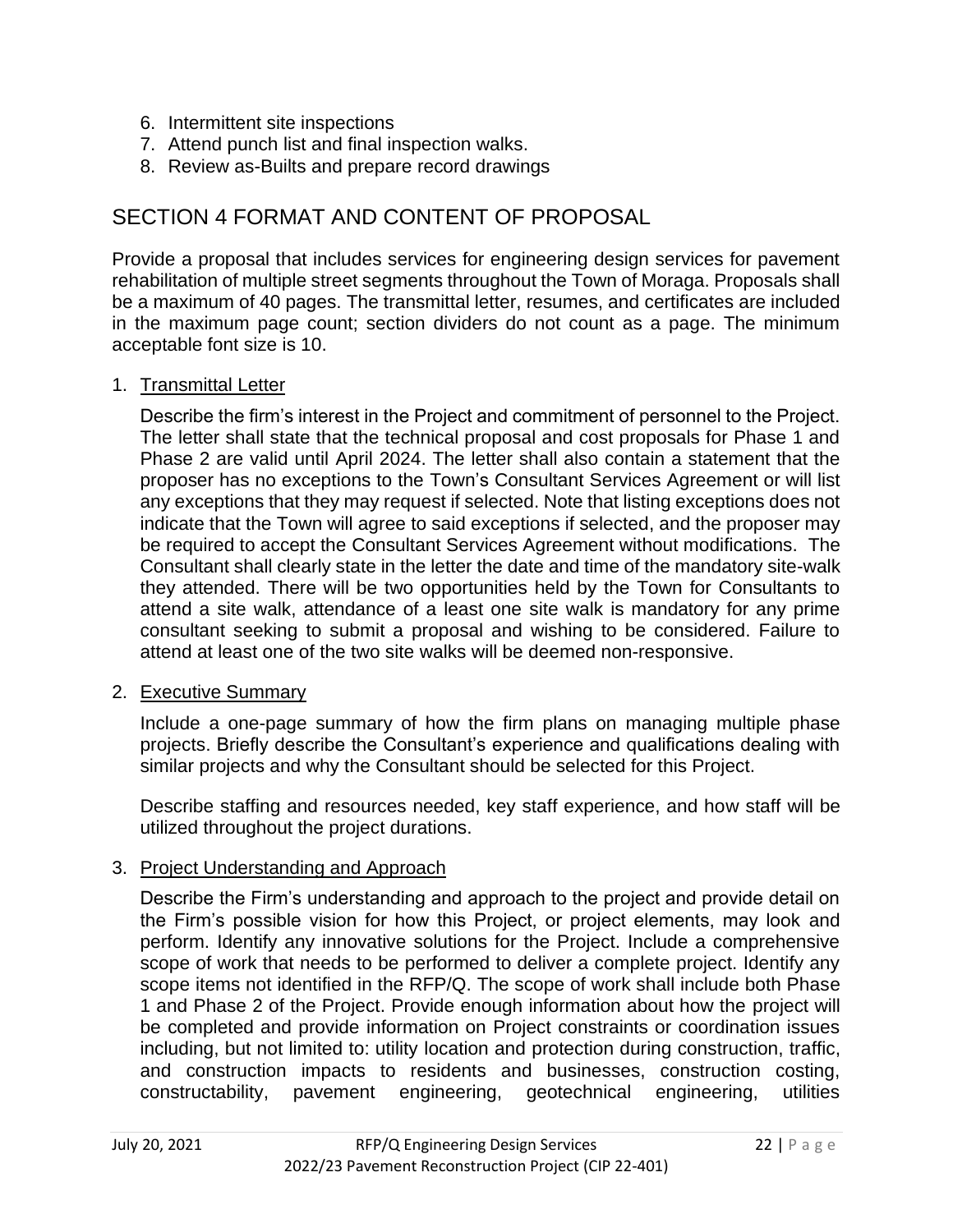coordination and relocation, and other anticipated work items. Describe site evaluation and assessment, project management approach, and each sub-consultant's responsibilities.

#### 4. Project Management and Team Summary

Provide a description of the project team, including the Project manager. Provide any project management credentials and past project management experience on similar projects. Provide a preliminary (draft) Project Work Plan. The plan shall include the tools, techniques, and methods that will be used for tracking the project budget, schedule, and scope (e.g., Earned Value Management, Critical Path Analysis, etc.). Include a description of the project team, key staff, and subconsultants and a discussion of the relevance of their experience as it relates to this project.

Include a project organization chart that clearly delineates communication/reporting relationships among the project staff, including any subconsultants and technical line of responsibility.

Provide a minimum of three (3) references who have previously utilized your firm for work of similar scope and scale and can discuss the firm and project team's qualifications to deliver the project Scope of Services. The references shall be knowledgeable and able to discuss the qualifications of the firm and key project team members. Reference contacts in this section shall have knowledge of the company proposing's work performance and experience on the reference project and knowledge about specific project team members on the proposing project team who had worked on the reference project. Reference projects shall also be shown as experience under the appropriate proposed team members' resumes and correlate with the work experience cited under the resumes. Furnish the name, title, address, and telephone number of the person(s) at the client organization who are most knowledgeable about the work performed. Provide a list of past joint work by the offeror and each sub-consultant, if applicable. The list should clearly identify the project and provide a summary of the roles and responsibilities of each party.

### 5. Experience/Project Team

This section of the Proposal should discuss and identify key personnel, qualifications, and assignments. Highlight the firm's and key personnel's experience with related projects of similar complexity and scope, completed within the last ten (10) years by key members of the proposed project team. Describe the experience of the Consultant, including all sub-consultants, and list other similar type projects worked on by the key project team members. If subconsultants comprise a significant portion of the work such that they may have key personnel involved in the project, Project team members shall include any subconsultants' personnel to be used and the subconsulting company for whom they work clearly identified. Describe the organization of the team and identify key personnel, firm affiliation, and responsibility and title. Provide client references for projects completed by the Consultant with similar scopes of work. Include the person's name, current location, proposed position for this project, proposed project assignment, level of commitment to that assignment,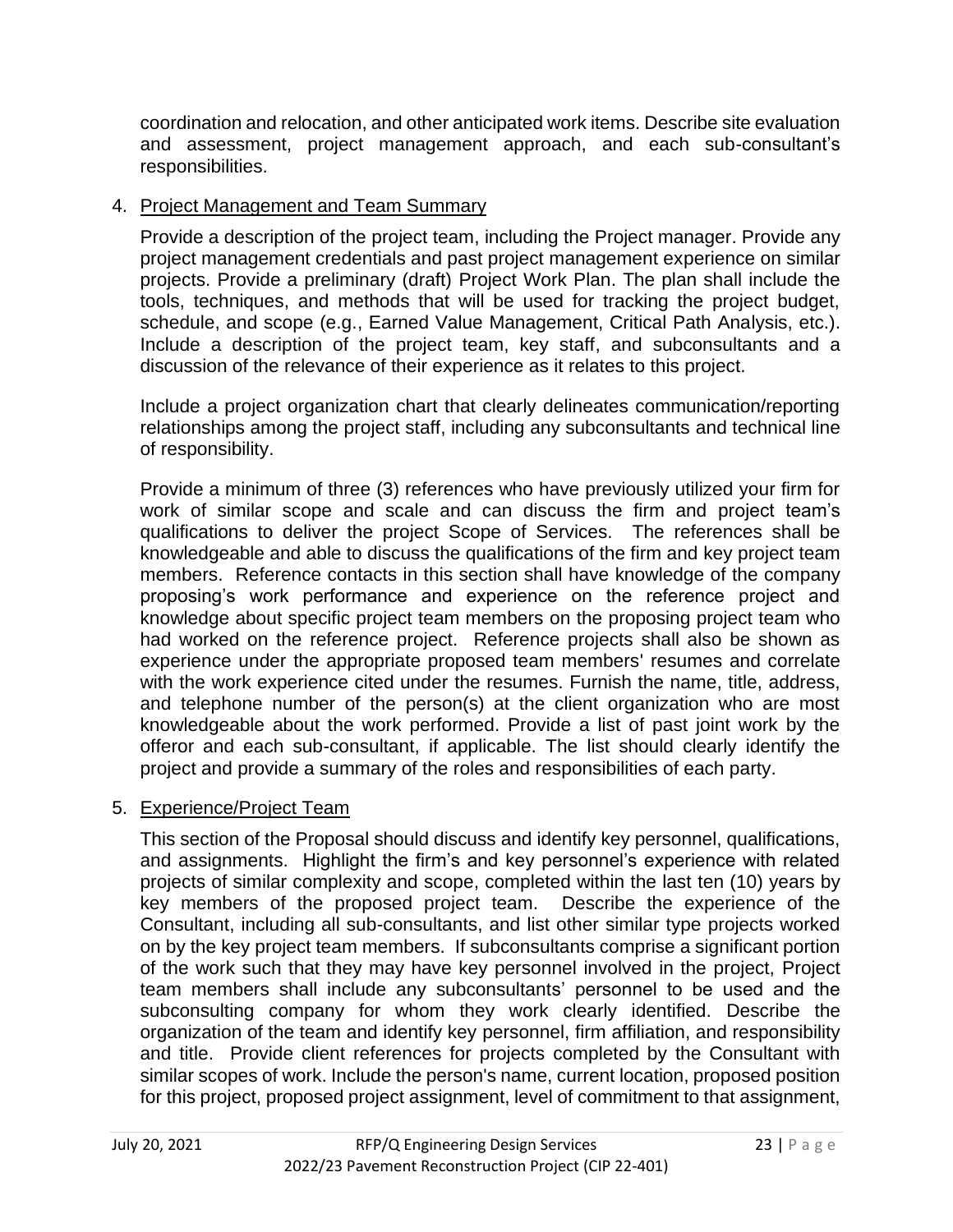availability for that assignment, and how long each person has been with their respective firms. Identify key personnel who are specially licensed or certified to work on the Project. Include a statement that key personnel will be available to the extent proposed for the duration of possible projects, acknowledging that no person designated as "key" to the project shall be removed or replaced without the prior approval of the Town.

Furnish brief resumes [not more than four (4) pages each, or two (2) sheet front and back if double-sided] for the proposed Project Manage, Engineer in Responsible Charge, and other key personnel shown on the project organization chart in Section 4 above. Identify key personnel or subcontractor's personnel proposed to perform the work in the specified tasks. Resumes shall include qualifications and experience relevant to this Project as well as education, experience, and applicable professional credentials of project staff. Resumes should clearly identify each person's current employer for this project. Resumes should highlight and discuss the individual team member's experience on projects of similar nature as this Project, including project references to demonstrate experience. Expertise applicable to the work specified in Section 3 is to be emphasized.

References for the Proposer's company listed in the team summary should correlate with project experience shown on individual resumes. References should be able to speak to the capabilities, and quality of work performed and outcomes of projects for both the company proposing and some of the key personnel proposed for this project and involved in their project. Projects performed by the company but performed as part of the experience of the key personnel, or projects listed only by key personnel as experience but not performed by the proposing company or their subconsultants should not be included in the references submitted as part of the team summary. Resumes should be provided for only key personnel substantially involved in the project (performing more than 5% of the billable work, not counting project management and administrative activities). Resumes shall include a copy of all applicable professional licensure or certification relevant to this project for project team personnel as an attachment (this does not count towards page count limit). Do not include extraneous certifications, those not relevant to this project scope.

6. Task Summary

Present a table of tasks and proposed related man-hours for each of the Project team members, including subtotals for major tasks.

7. Schedule

Prepare and submit a preliminary schedule of tasks, subtasks, and milestones for Phase 1 and Phase 2. Show the proposed beginning and duration to complete each task and subtask, including the critical path, dependencies, and any float. Show key tasks, subtasks milestones, include submittal of draft deliverable for review by Town and other agencies, meetings, and presentations. Assume two (2) weeks for Town staff review time to provide comments regarding draft submittals and allow sufficient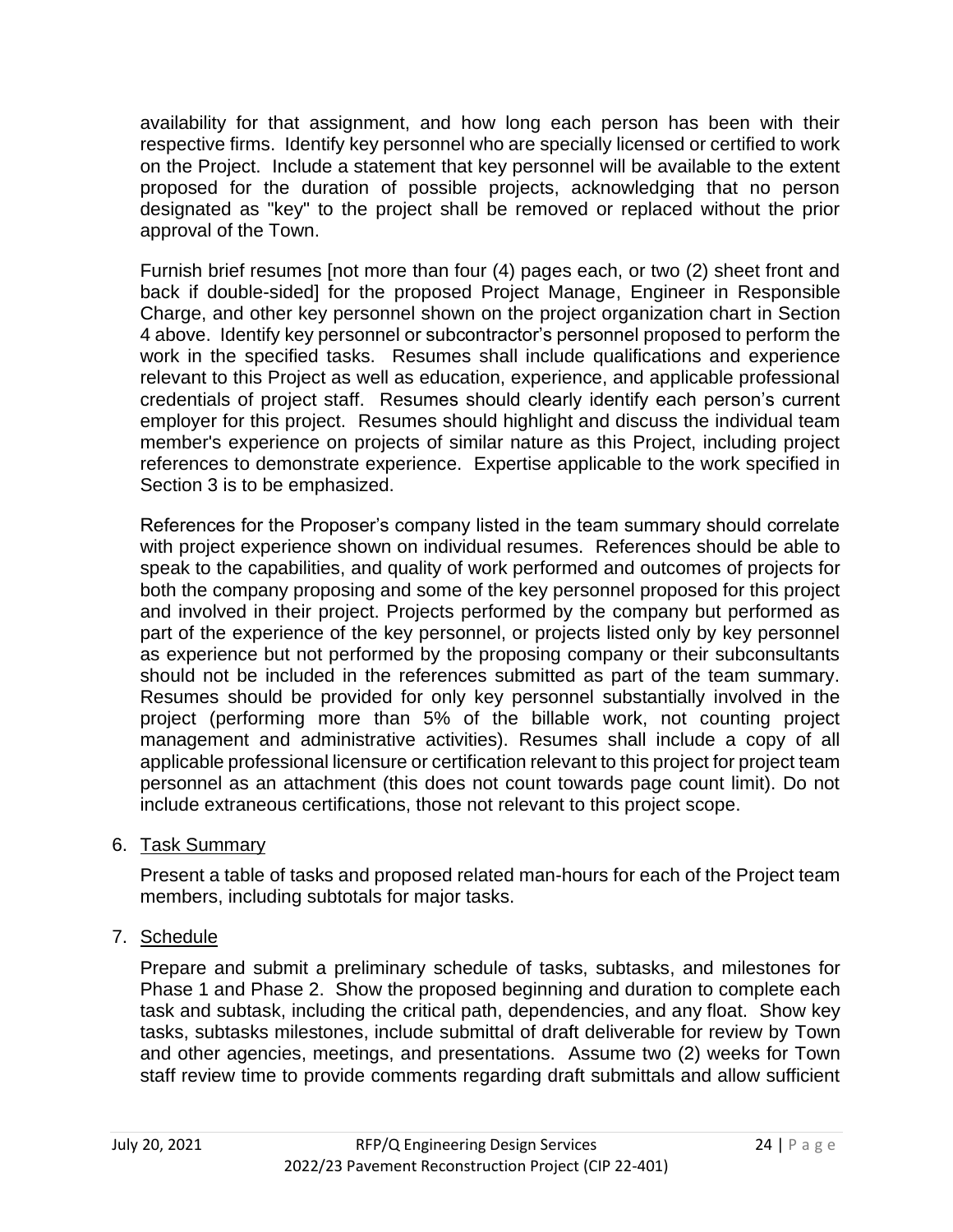time for minor revisions prior to submitting for presentation to the public or Town Council.

Assume at least two (2) weeks lead time between submittal of deliverables to Town and any comments to be received for the review of the Pavement Design Report and the 30%/60%/90% designs. Assume one (1) week following completion of Bid Set PS&Es for publish to advertisement sites and five (5) weeks bidding period. Final Conformed Set of PS&Es, inclusive of front-end documents, incorporating all addenda are to be prepared prior to award of contract, and appropriate time shall be considered in the schedule. Copies of the signed agreement, bonds, and insurance certificates are to be incorporated into the conformed PS&Es after award and executions. Assume ten (10) days for signatures to be completed and appropriate time for incorporation of final documents. Assume Notice to Proceed (NTP) will be issued on a Monday two (2) weeks after award of design contract. Project must be accepted by Town Council Resolution following final completion.

Additionally, where public or Town Council presentations are required, assume at least three (3) weeks lead time between submittal of final deliverables to town and any Town Council meeting for presentation or reports to be added to agendas. Town Council typically meets on the second and fourth Wednesday of each month, except Holidays. Assume presentations at 30%, 60%, and 90% design after Town staff has reviewed and comments addressed. Town meetings/presentations, public outreach, owner/utility company coordination meetings, bid advertisement, bid opening, NTP, substantial completion, final completion, and acceptance shall be included in the schedule.

#### 8. Non-Collusion Statement

The Consultant shall include within their Proposals a statement of Noncollusions that clearly states the following:

"The Consultant declares, by signing and submitting a proposal, that the proposal is not made in the interest of, or on behalf of, any undisclosed person, partnership, company, association, organization, or corporation; that the proposal is genuine and not collusive or sham; that the Consultant has not directly or indirectly induced or solicited any other Consultant to put in a false or sham proposal, and has not directly or indirectly colluded, conspired, connived, or agreed with any Consultant or anyone else to put in a sham proposal, or that anyone shall refrain from proposing; that the Consultant has not in any manner, directly or indirectly, sought by agreement, communication, or conference with anyone to fix the proposal price of the Consultant or any other Consultant, or to fix any overhead, profit, or cost element of the proposal price, or of that of any other Consultant, or to secure any advantage against the public body awarding the contract of anyone interested in the proposed contract; that all statements contained in the proposal are true; and, further, that the Consultant has not, directly or indirectly, submitted his or her proposal price or any breakdown thereof, or the contents thereof, or divulged information or data relative thereto, or paid, and will not pay, any fee to any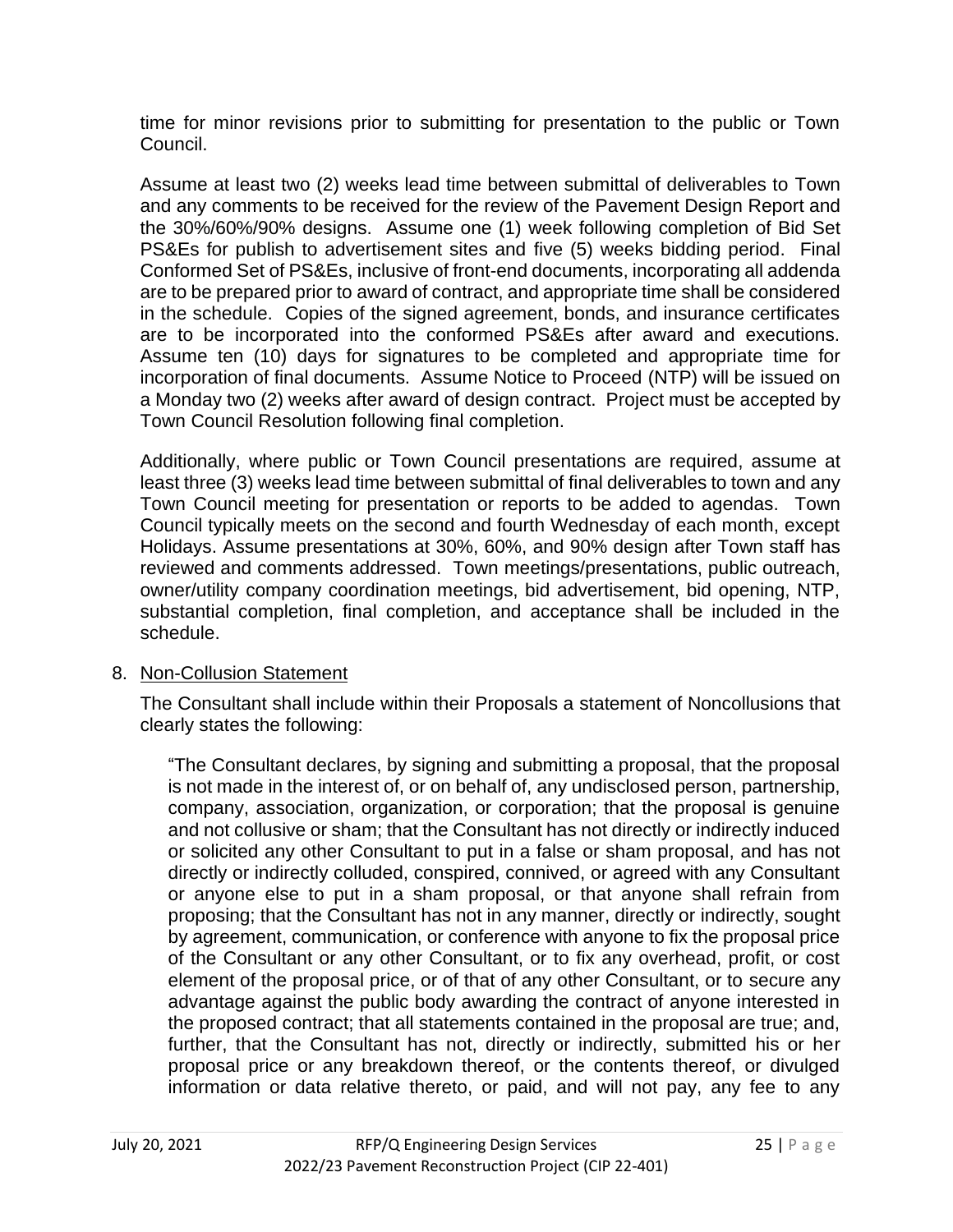corporation, partnership, company association, organization, proposal depository, or to any member or agent thereof to effectuate a collusive or sham proposal."

#### 9. Certification of Insurance Requirements

Provide verification from your insurance agent that they understand and can comply with the Town's insurance requirements and form types. Include a written statement that the contract form, conflicts of interest provisions, and insurance are understood. The individual authorized to negotiate the final contract must sign the letter.

#### 10.Questions

Any questions related to this RFP/Q shall be submitted in writing to the attention of Sharon Chan, Assistant Engineer, via email at the following emails: [publicworks@moraga.ca.us](mailto:publicworks@moraga.ca.us) and [schan@moraga.ca.us.](mailto:schan@moraga.ca.us) The subject line of emails must read: **ENGINEERING AND DESIGN SERVICES FOR 2022 and 2023 PAVEMENT RECONSTRUCTION PROJECT (CIP 22-401)**. All questions must be submitted before 5:00 PM PDT Tuesday, August 10, 2021. Questions received after the deadline will remain unanswered. No oral questions or inquiries about this RFP/Q will be accepted.

### 11.Proposal Submittal

Consultants shall submit all information as stated in this section. Consultant is required to indicate the Designated Contact in the proposal package. Include the designated contact individual's name, address, phone number(s), and email address. The Consultant shall submit four (4) hard copies and one (1) PDF copy on USB (Flash drive) of the technical Project proposal that includes both Phase 1 and Phase 2. The Consultant shall include:

- a. The proposal shall be signed by an authorized official of the firm. The proposal shall clearly state the Project being considered.
- b. Cost proposal for Phase 1 in a separate sealed envelope.
- c. Cost proposal for Phase 2 in a separate sealed envelope.

Cost proposals shall include at a minimum cost for each task included in the scope of services above and a cost breakdown for individual staff involved on the project, whether Consultant or subconsultant. Cost breakdowns shall show estimated hours of work and labor rates by individual staff. All overhead markups shall be included in the labor rates shown. Costs for travel, reproduction, materials purchases, equipment rentals, and other nonlabor costs may be itemized separately by task to provide a subtotal cost by task for services. Subconsultant labor shall be clearly delineated from prime consultant labor.

Proposals shall be received by the Town of Moraga Town Hall no later than 2:00 PM PDT on Thursday, August 19, 2021. Proposals received after the time and date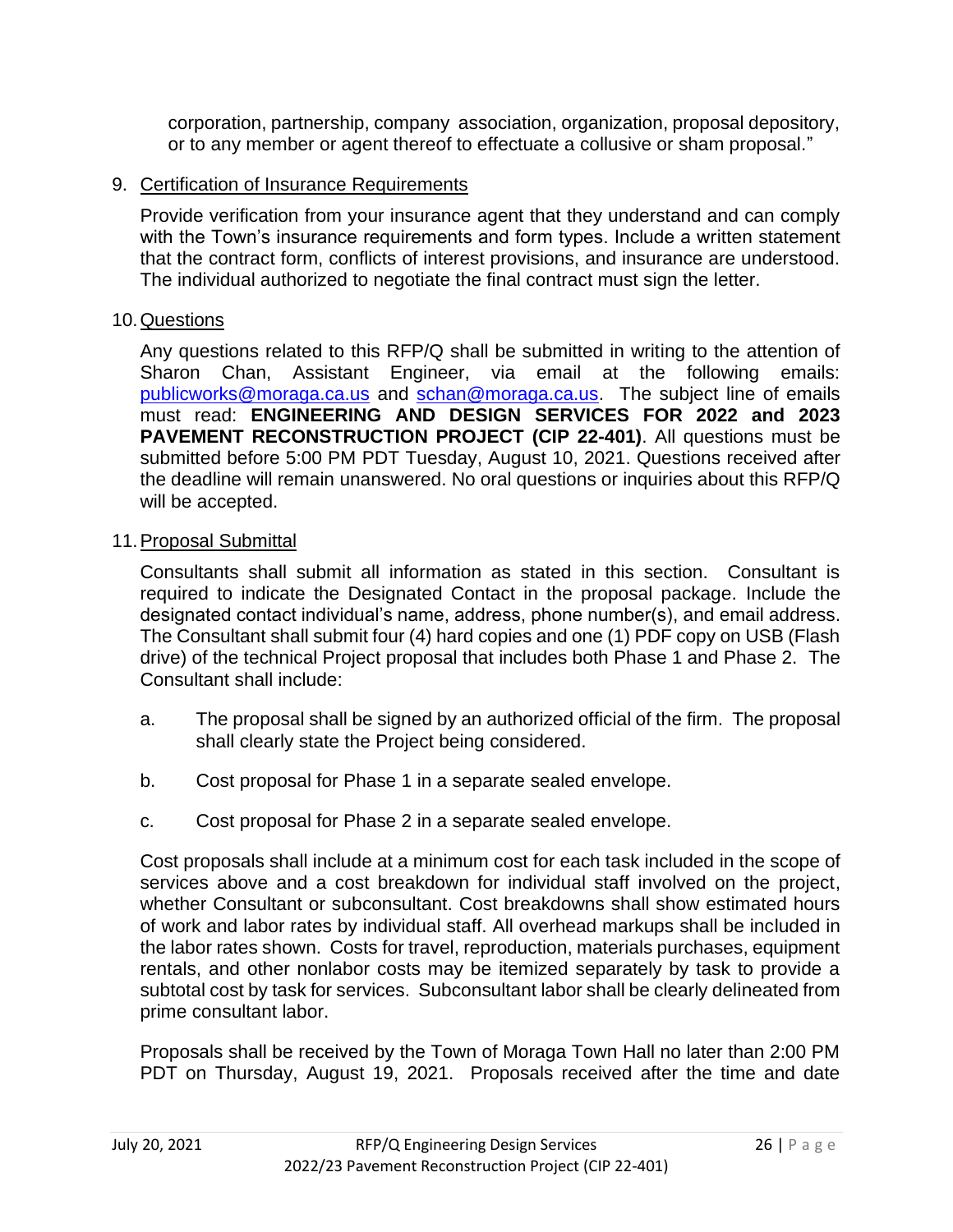specified above will be considered non-responsive and will be returned to the Consultant.

Proposals shall be submitted to:

Town of Moraga Public Works, Engineering Attn: Sharon Chan 329 Rheem Boulevard, 2<sup>nd</sup> Floor Moraga, CA 94556 (925) 888-7028

Failure to provide all required submittals in completed form and/or a clearly marked original with original signatures may result in a proposal being found non-responsive and given no consideration. Proposals must be neat, complete, and fully address cost, consultant qualifications, and references.

## <span id="page-28-0"></span>SECTION 5 CONSULTANT SELECTION

The basis for the selection of a consultant shall include the ability to follow proposal directions and requirements, professional excellence, and demonstrated competence in managing complex environmental and engineering projects within budget and on time. Selection will also be based on team member experience and quality, technical knowledge, staffing capability, current workload, ability to meet Town agreement and insurance requirements, and familiarity with Town project requirements.

The ideal Consultant will have the experience to fulfill the Town's needs and deliver complete Projects (Phase 1 and 2) on time and within budget, including at least five (5) years of experience with pavement rehabilitation treatments and civil engineering, including utility coordination. The Project team may need to include members with experience with the following technical disciplines: topographic surveys, pavement analysis, and civil engineering. Additionally, the Consultant's Project Manager must have demonstrated experience providing satisfactory services to a public agency of similar size to the Town within the last five (5) years.

The proposals will be evaluated and ranked by a Consultant Selection Committee consisting of Town staff by the following criteria.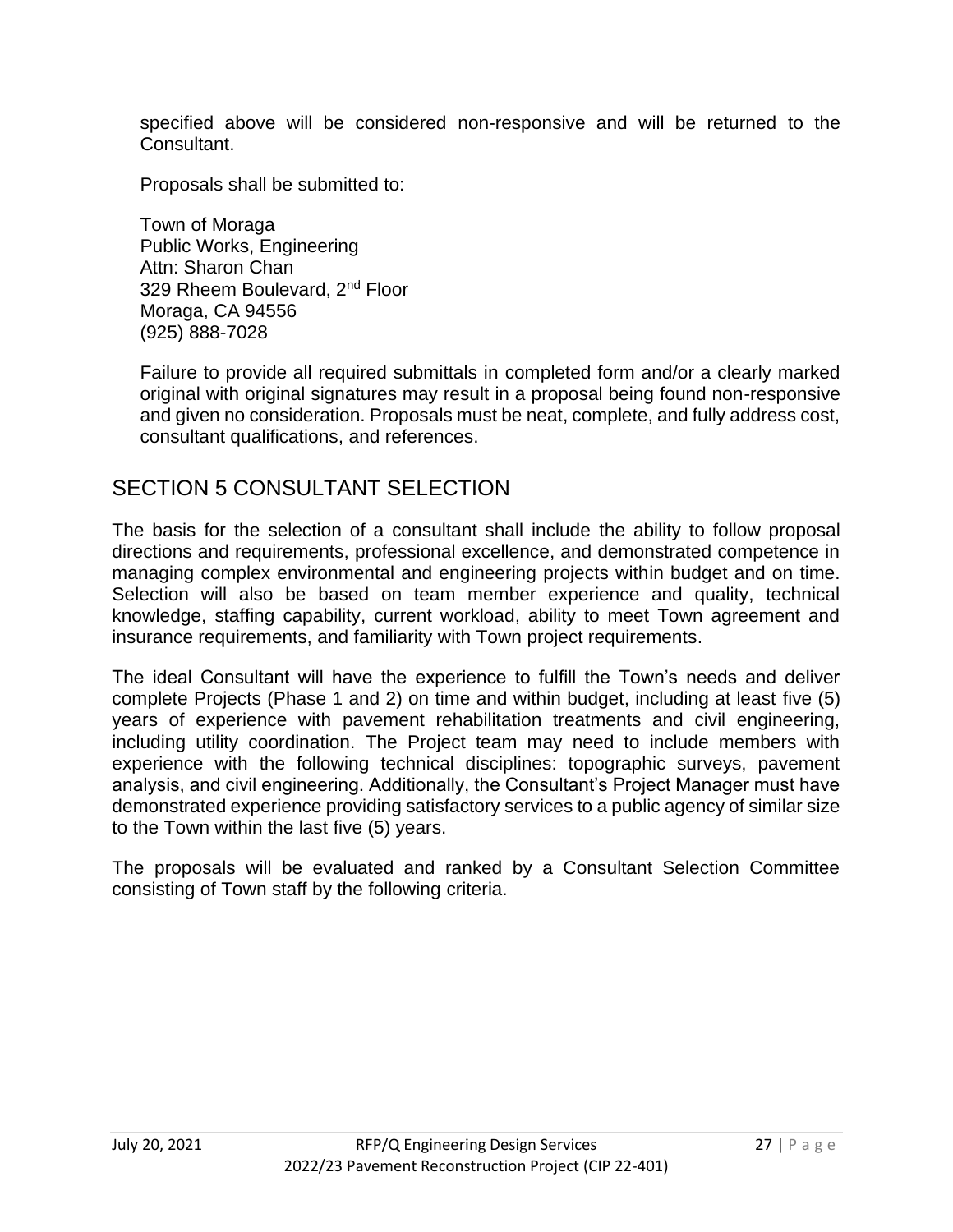| No.            | <b>Evaluation Criteria</b>                              | Weight    |
|----------------|---------------------------------------------------------|-----------|
| 1              | <b>Completeness of Response</b>                         | Pass/Fail |
| $\overline{2}$ | Qualification & Specific Experience of Key Team Members | 25        |
| 3              | <b>Project Understanding &amp; Approach</b>             | 25        |
| 4              | <b>Experience with Similar Types of Projects</b>        | 25        |
| 5              | Schedule and Capacity to Provide Qualified Personnel    | 10        |
| 6              | References/Satisfaction of Previous Clients             | 15        |
|                | Subtotal                                                | 100       |

The following will apply during the proposal process:

- a. No information regarding the identity of the Selection Committee will be provided.
- b. No additional project information will be provided during the RFP/Q proposal process. In the case of conflicting information within the RFP/Q, Consultants may provide a written request to clarify conflict to Sharon Chan, Project Manager, at email [schan@moraga.ca.us.](mailto:sknapp@moraga.ca.us) Copy all emails to: [publicworks@moraga.ca.us.](mailto:%20publicworks@moraga.ca.us)
- c. Only the identity of the top-ranked Consultant will be disclosed. Information regarding the ranking of consultants will not be made available.
- d. The Town reserves the right to schedule oral presentations, as necessary, with the highest ranked firms.

The Town may begin contract negotiations immediately with the top-ranked firm. If negotiations are unsuccessful, the Town will attempt to negotiate a contract with the second-ranked firm, and so on, until an agreement is reached.

This RFP/Q does not commit the Town to award a contract, to pay any costs incurred in the preparation of a proposal for this request, or to procure a contract for services. The Town reserves the right to accept or reject any or all proposals received as a result of this request or to negotiate with any qualified Consultant to modify or cancel in part or its entirety the RFP/Q if it is not in the best interests of the Town to do so.

The prospective Consultant is advised that should this RFP/Q result in a recommendation for award of a contract, and the contract will not be in force until it is approved and fully executed by the Town. The total amount payable to the Consultant shall not exceed the agreed contract amount and with a performance period date approved by the Town Council to the completion of construction listed in the Contract, whichever is less.

The anticipated schedule for consultant selection and for the Project is given below. It should be noted that the Town reserves the right to make changes to the schedule and that the following dates are considered tentative.

• Mandatory Site Walk (1<sup>st</sup> opportunity) – Tuesday, August 3, 2021, at 10:00 AM PDT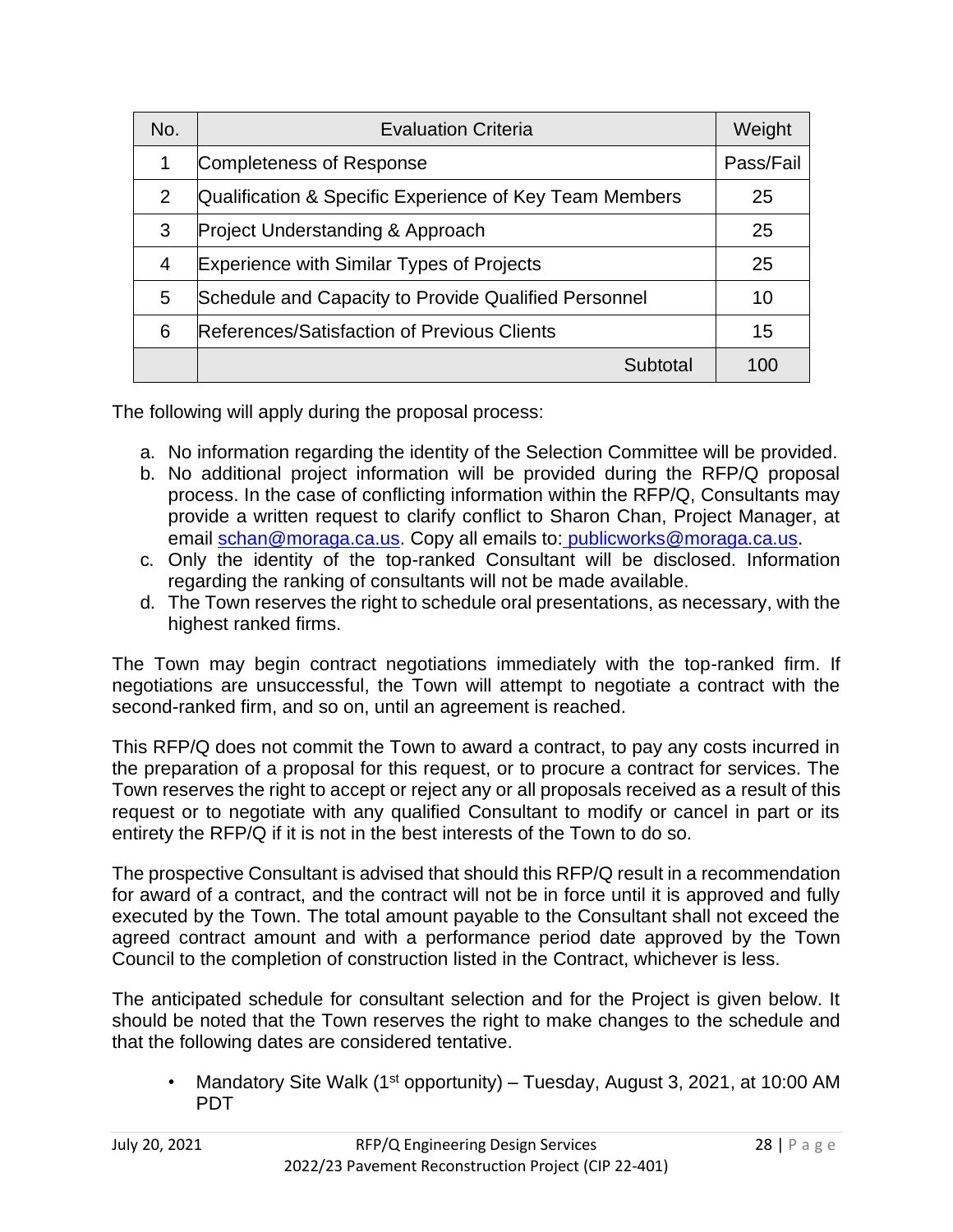- Mandatory Site Walk (2<sup>nd</sup> opportunity) Wednesday, August 4, 2021, at 2:00 PM PDT
- Written Question Deadline Tuesday, August 10, 2021, at 5:00 PM PDT
- Submission RFP/Q Deadline Thursday, August 19, 2021, at 2:00 PM PDT
- Consultant Presentation/Interviews (Tentative) Week of August 30, 2021
- Town Selects Consultant (Tentative) Week of September 6, 2021
- Consultant Submits Signed Contract (Tentative) September 13, 2021
- Town Council to award Contract (Tentative) September 22, 2021

## <span id="page-30-0"></span>SECTION 6 DELIVERABLES REQUIRED OF SUCCESSFUL CONSULTANT

The successful Consultant(s) shall enter into a Consulting Services Agreement with the Town of Moraga and submit the following items within five (5) days prior to Town Council award:

- A. Copy of Certificate of Insurance which shows compliance with the attached requirements and naming the Town of Moraga as an additional insured.
- B. Completed IRS W-9 tax form.

## <span id="page-30-1"></span>SECTION 7 CONDITIONS

A. Consultant Records

The selected consultants must maintain auditable records, documents, and papers for inspection by authorized Town representatives.

Before the Town approves a contract, the selected consultants may be required to undergo an audit evaluation to verify proper accounting and financial procedures.

B. Permits and Codes

The selected Consultant will comply with all laws, codes, rules, and regulations of the State, County, and Town, applicable to the work to be performed at the Town's location(s). The Consultant, who shall pay all lawful charges, shall obtain all permits lawfully required.

C. Insurance Requirements

Requirements are incorporated in Attachment B, Professional Services Agreement (PSA)